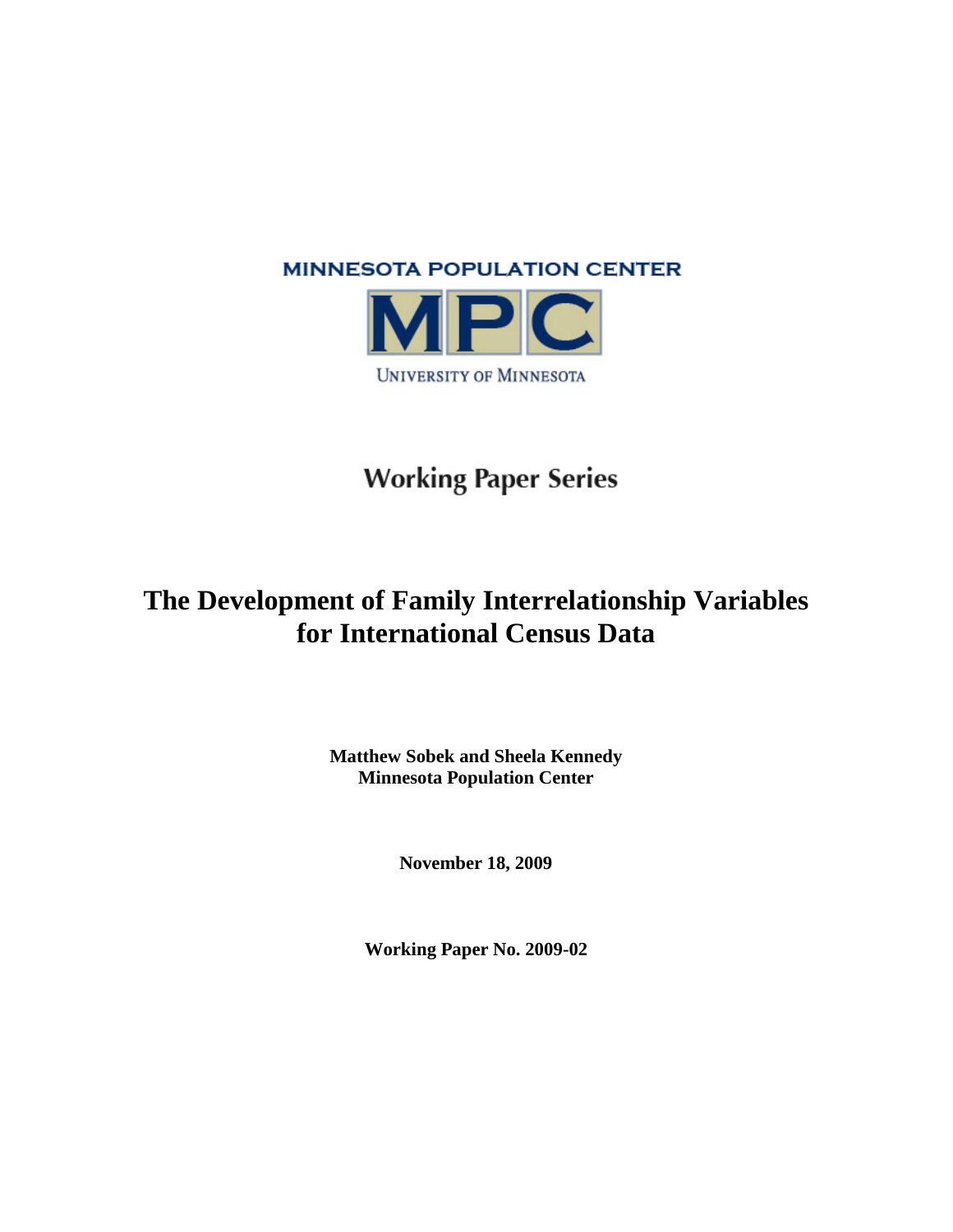*Acknowledgements:* Support for this research was provided by the National Science Foundation and the National Institute of Child Health and Human Development. Vladimir Vladykin programmed the computer algorithms identifying parents and spouses, and Monty Hindman provided invaluable technical and design assistance. ChangHwan Kim, Toni Lopez, Phuong Nguyen, Krishna Mohan Palipudi, and Le Wang were instrumental in developing and testing the linking rules. We are grateful to the following statistical agencies for providing the microdata making this research possible: Argentina, National Institute of Statistics and Censuses; Armenia, National Statistical Service; Austria, National Bureau of Statistics; Belarus, Ministry of Statistics and Analysis; Bolivia, National Institute of Statistics; Brazil, Institute of Geography and Statistics; Cambodia, National Institute of Statistics; Chile, National Institute of Statistics; China, National Bureau of Statistics; Colombia, National Administrative Department of Statistics; Costa Rica, National Institute of Statistics and Censuses; Ecuador, National Institute of Statistics and Censuses; Egypt, Central Agency for Public Mobilization and Statistics; France, National Institute of Statistics and Economic Studies; Ghana, Ghana Statistical Services; Greece, National Statistical Office; Guinea, National Statistics Directorate; Hungary, Central Statistical Office; India, Ministry of Statistics and Programme Implementation; Iraq, Central Statistical Office; Israel, Central Bureau of Statistics; Italy, National Institute of Statistics; Jordan, Department of Statistics; Kenya, National Bureau of Statistics; Kyrgyz Republic, National Statistical Committee; Malaysia, Department of Statistics; Mexico, National Institute of Statistics, Geography, and Informatics; Mongolia, National Statistical Office; Palestine, Central Bureau of Statistics; Panama, Census and Statistics Directorate; Philippines, National Statistics Office; Portugal, National Institute of Statistics; Romania, National Institute of Statistics; Rwanda, National Institute of Statistics; Slovenia, Statistical Office; South Africa, Statistics South Africa; Spain, National Institute of Statistics; Uganda, Bureau of Statistics; United Kingdom, Office of National Statistics; United States, Bureau of the Census; Venezuela, National Institute of Statistics; and Vietnam, General Statistics Office.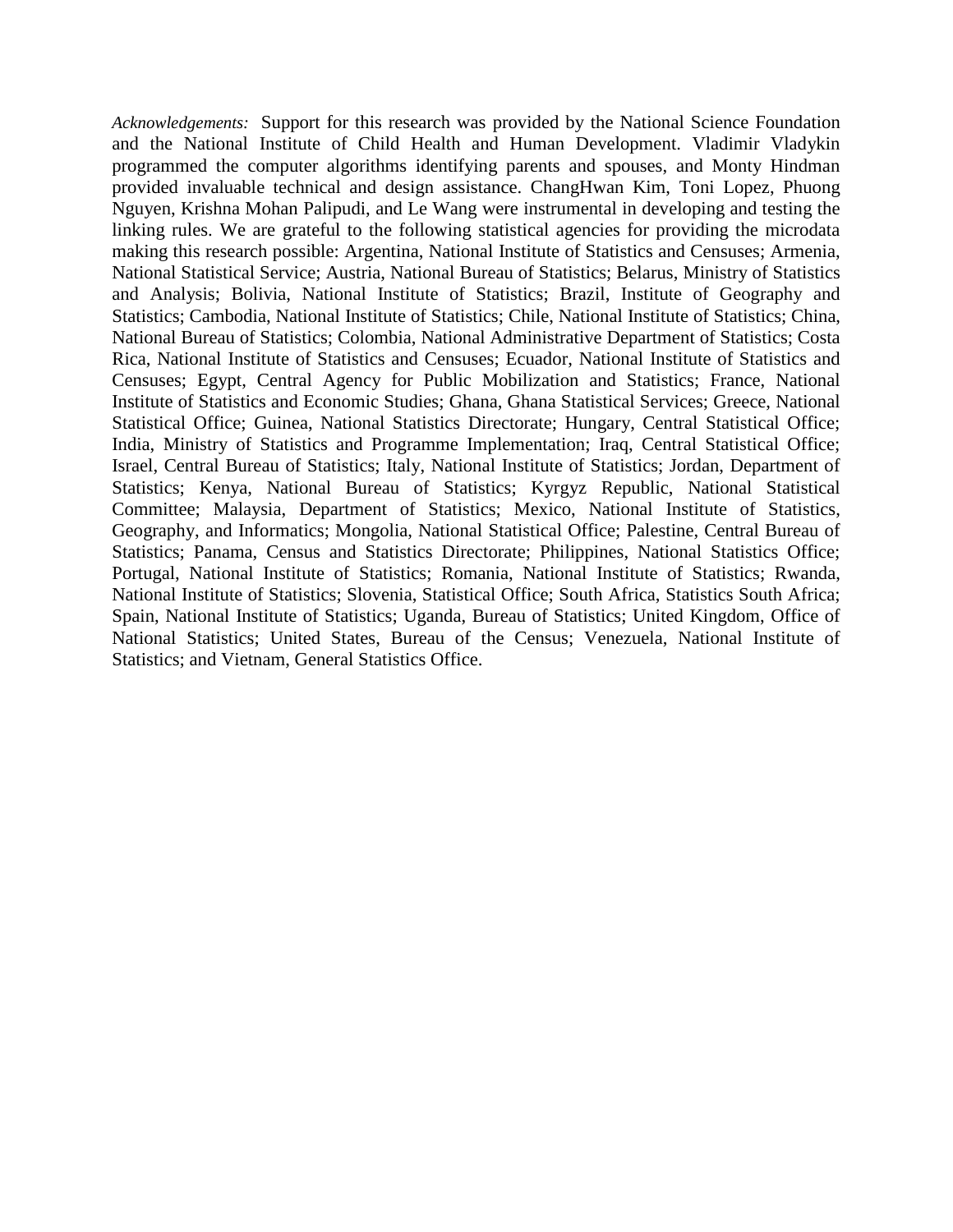Abstract: Population microdata are typically organized into households, but household relationships are often ambiguous for persons outside the nuclear family. To facilitate comparative research on families and households, the Minnesota Population Center has developed consistent "pointer" variables identifying each person's mother, father and spouse for the International Integrated Public Use Microdata Series (IPUMS-International), a freely available database of 279 million person records from 44 countries. This paper documents the methodology used to identify the most likely parent-child and spouse pairings. We show that the IPUMS pointers agree with direct reports of family interrelationships more than 98% of the time, and highlight for researchers factors that affect the precision of these links. These new variables provide researchers with a common tool for studying family interrelationships, removing the possibility that differing results are an artifact of different linking procedures. A significant fraction of recent IPUMS data requests include the pointer variables, suggesting a growing body of population research will depend, at least in part, on the quality of these links.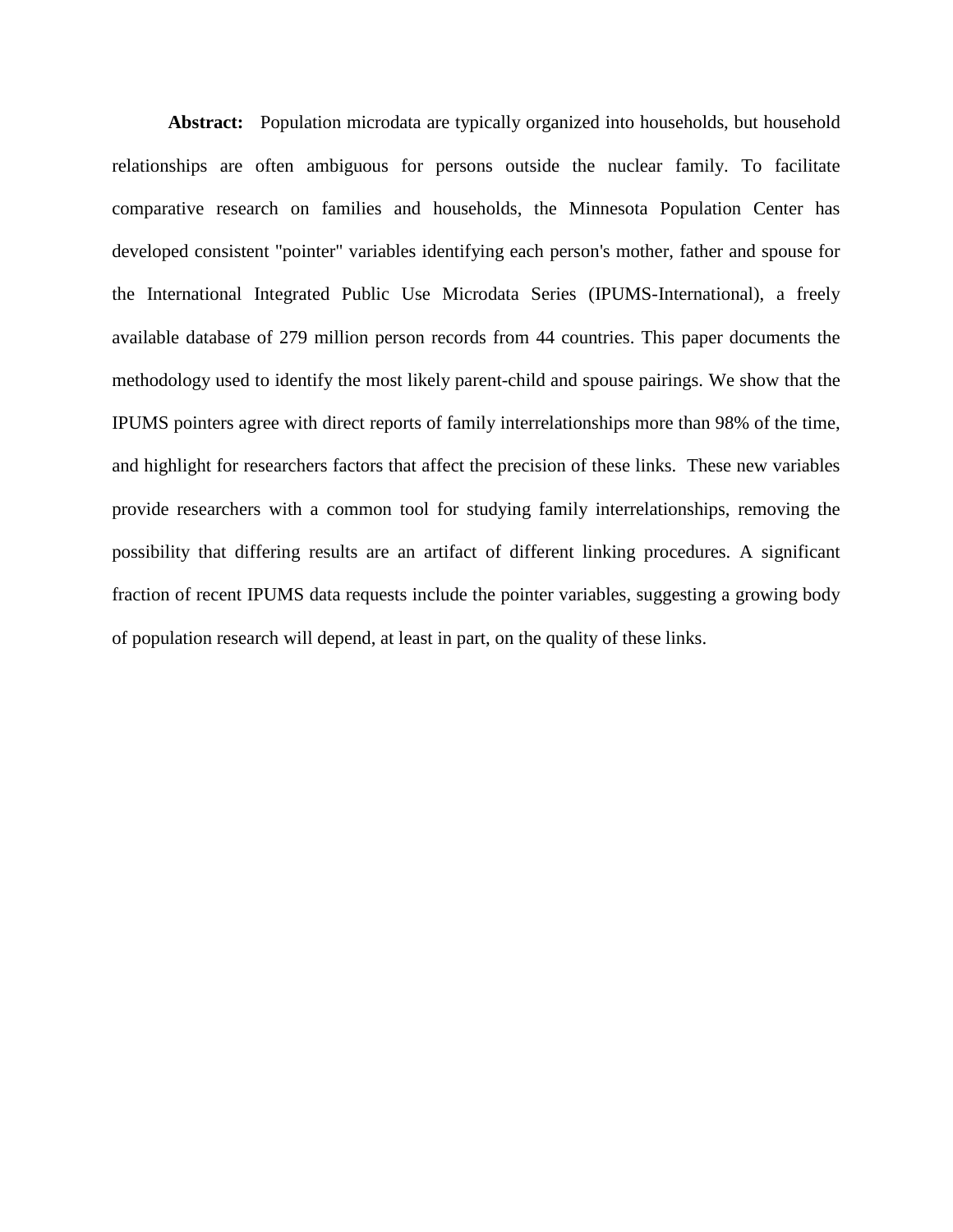### **Introduction**

Census microdata are among the most widely used sources in population research. Microdata describe the characteristics of individuals and give researchers the freedom to calculate their own measures of demographic and social phenomena. In most census datasets individuals are organized into households, and the relationships among individuals are known. This hierarchical structure gives the data much of its power. Researchers can combine the characteristics of related and co-resident persons to create a wide range of new variables and measures, and can analyze their effects at the individual level. Constructed variables might include the age of a person's spouse, the school attendance of a father's children, or the number of own children present for each adult woman in the household.

The ability to create variables from multiple person records is essential for many analyses, but it is an inherently difficult task. Censuses typically identify each person's relationship to a reference person in their household, but the relationships to other persons are often ambiguous. Some people are grouped into residual "other relative" and "non-relative" categories, and even persons with a specified relationship like "grandchild" might have more than one potential mother or father. Adequately determining family interrelationships requires using a number of variables in combination and considering factors like persons' proximity within the household roster. Many researchers are unable to carry out these methods in a statistical package, but even those with sufficient skill to make the links will inevitably use differing methods, because of the many decisions embedded in such techniques. Consequently, there will always be uncertainty about the extent to which differing results between studies are artifacts of the linking process.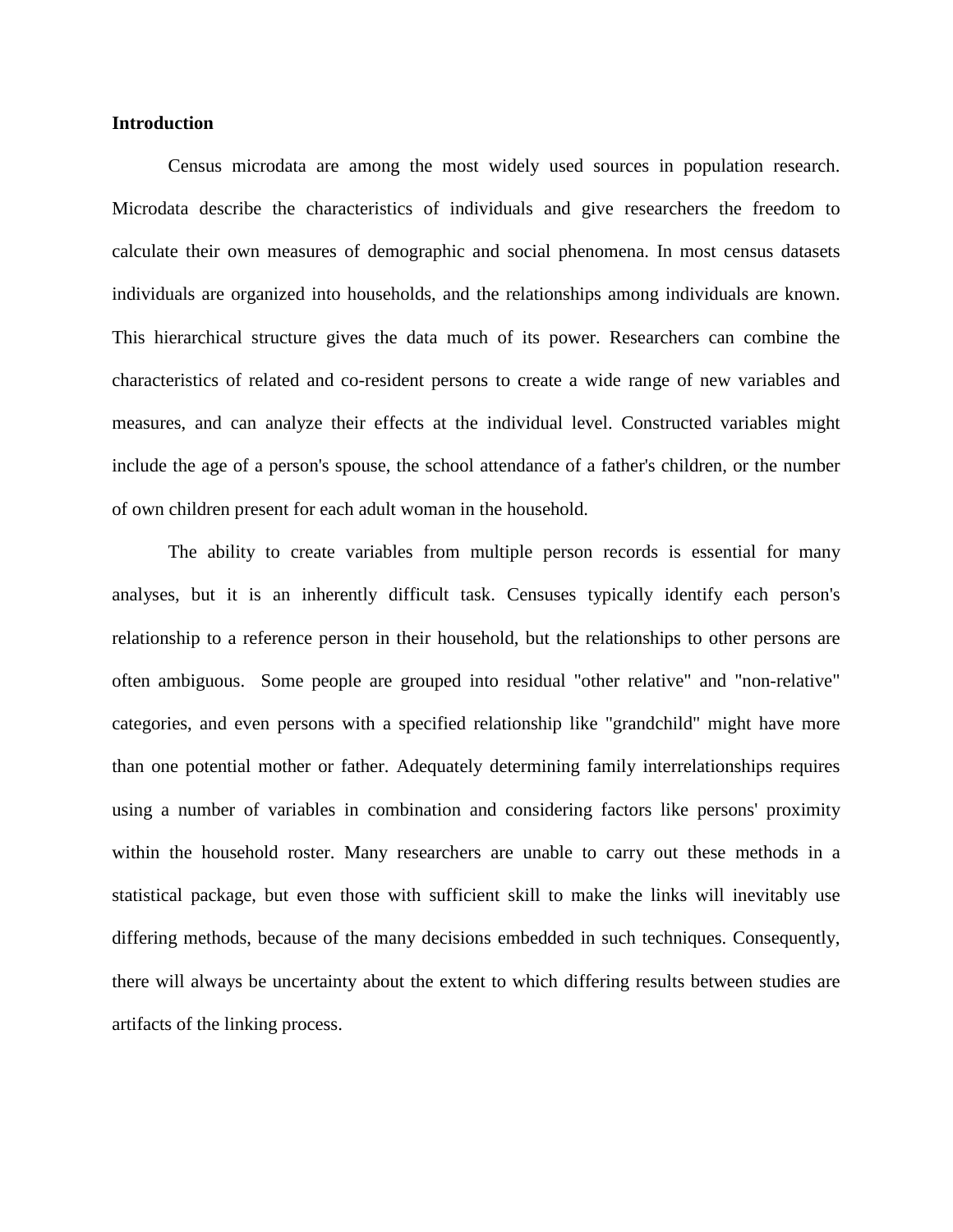Consistent family interrelationship measures are especially critical for comparative research. This need is addressed by the IPUMS-International project, the world's largest collection of publicly available census microdata.<sup>[1](#page-4-0)</sup> The International Integrated Public Use Microdata Series consists of 279 million person records in 130 census samples from 44 countries (Minnesota Population Center 2009). Family relationship variables recently have been developed for 115 of these samples.<sup>[2](#page-4-1)</sup> These "pointers" are designed to produce a consistent, but versatile set of links between immediate family members. By capitalizing on the hierarchical structure of the data, the pointers give researchers the flexibility to define their own measures of family and household composition and to interrelate the characteristics of family members in complex ways. These new measures are already having an impact: since their development in 2008, 40 percent of IPUMS data extracts have included one of the pointers or variables derived from them.<sup>[3](#page-4-2)</sup>

This paper has three primary purposes. The most basic goal is to inform population researchers about the availability of these measures. They can save scholars considerable time and effort or serve as a benchmark against which to assess their own linking procedures. The second aim is to help researchers understand the method by which the pointers were produced. A number of decisions were made in the development of these links, and some will affect particular types of analyses. Finally, we want to identify the factors influencing the comparability of the pointers across samples. This includes assessing how they perform in comparison to equivalent pointer information that was collected directly from census respondents in a number of countries.

<span id="page-4-0"></span><sup>&</sup>lt;sup>1</sup> The IPUMS-International data series is continually growing and evolving. The discussion in this paper pertains to the database and its constructed variables as of fall  $2009$  (Minnesota Population Center  $2009$ ).

<span id="page-4-1"></span> $1<sup>2</sup>$  Linking variables could not be constructed for some datasets because the person records were not organized into households or because they lacked a critical variable for making the links.

<span id="page-4-2"></span><sup>&</sup>lt;sup>3</sup> Pointers have been available for a small subset of IPUMS samples since 2005, but they did not address many of the complexities of the data series and had other limitations, such as not making parental links between adults.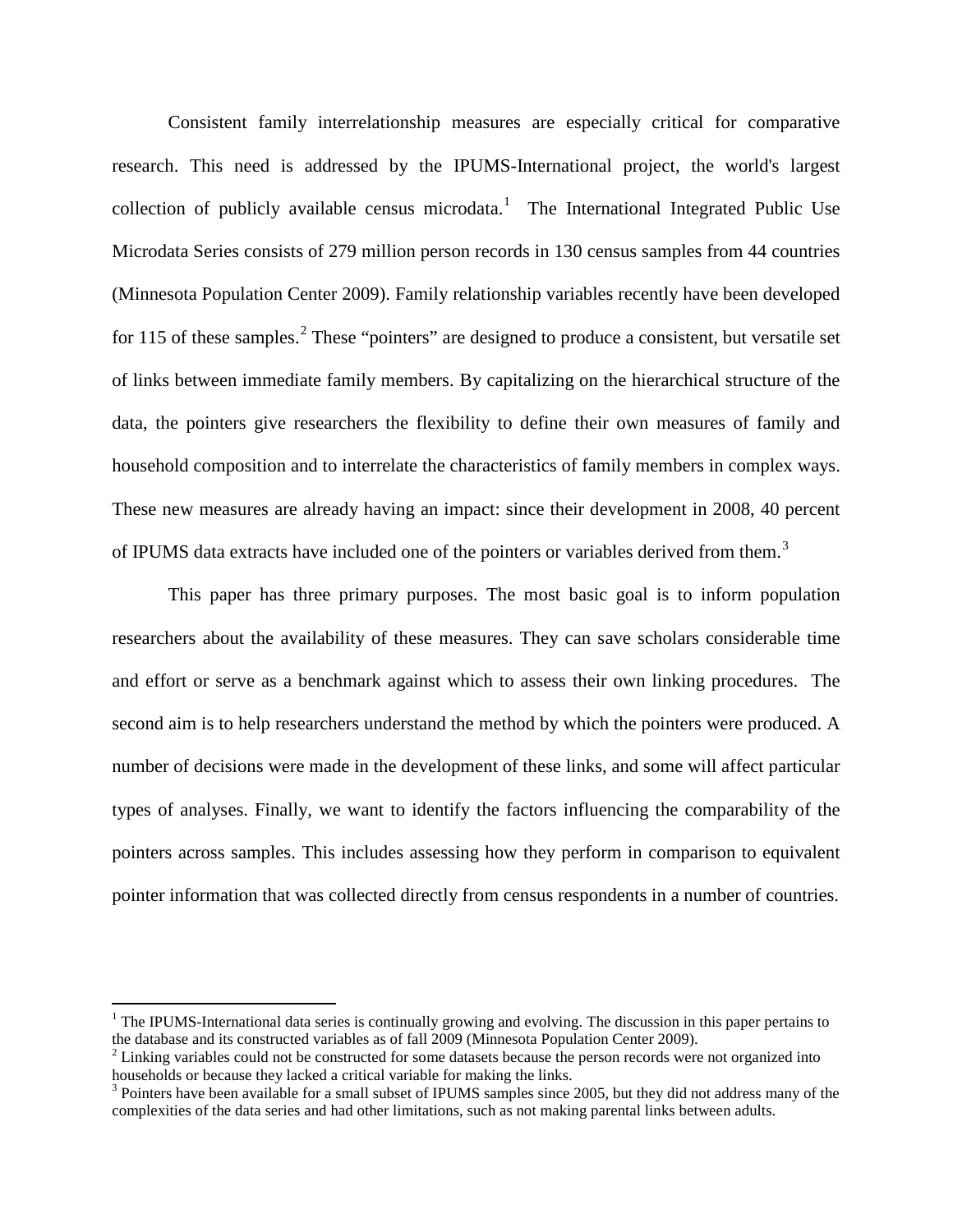# **Background**

# *IPUMS-International Project*

The IPUMS-International project was developed at the Minnesota Population Center with the goal of preserving, harmonizing and disseminating international census microdata and documentation (Hall, McCaa, and Thorvaldsen 2000). The 2009 version of the data series includes data from 44 countries, and the project has agreements with an additional 38 countries to make their data available in the future. For most countries, data are available for multiple census years.

The database is designed for comparative research. Variables are harmonized across countries, so all samples use consistent codes. No information is lost. For more complex variables, the first digit or two are comparable across samples, while trailing digits retain information unique to particular samples. Integrated documentation describes the comparability issues that cannot be adequately conveyed through variable labeling and coding schemes. All data are available at no charge through a web-based data extraction system that provides pooled extracts containing only the samples and variables requested by researchers. Researchers download the microdata and analyze it themselves on their desktop. Over 3000 researchers from around the world have registered to use the database since its inception.

Individuals are organized into households in 115 samples from 42 countries, and family interrelationship variables have been created for these samples. The full list of these samples is shown in Appendix 1. In addition, 13 samples included a question on the census enumeration form that asks respondents to identify the location (the line number) of each person's spouse and parents. We use these census pointers to evaluate the IPUMS constructed family pointers.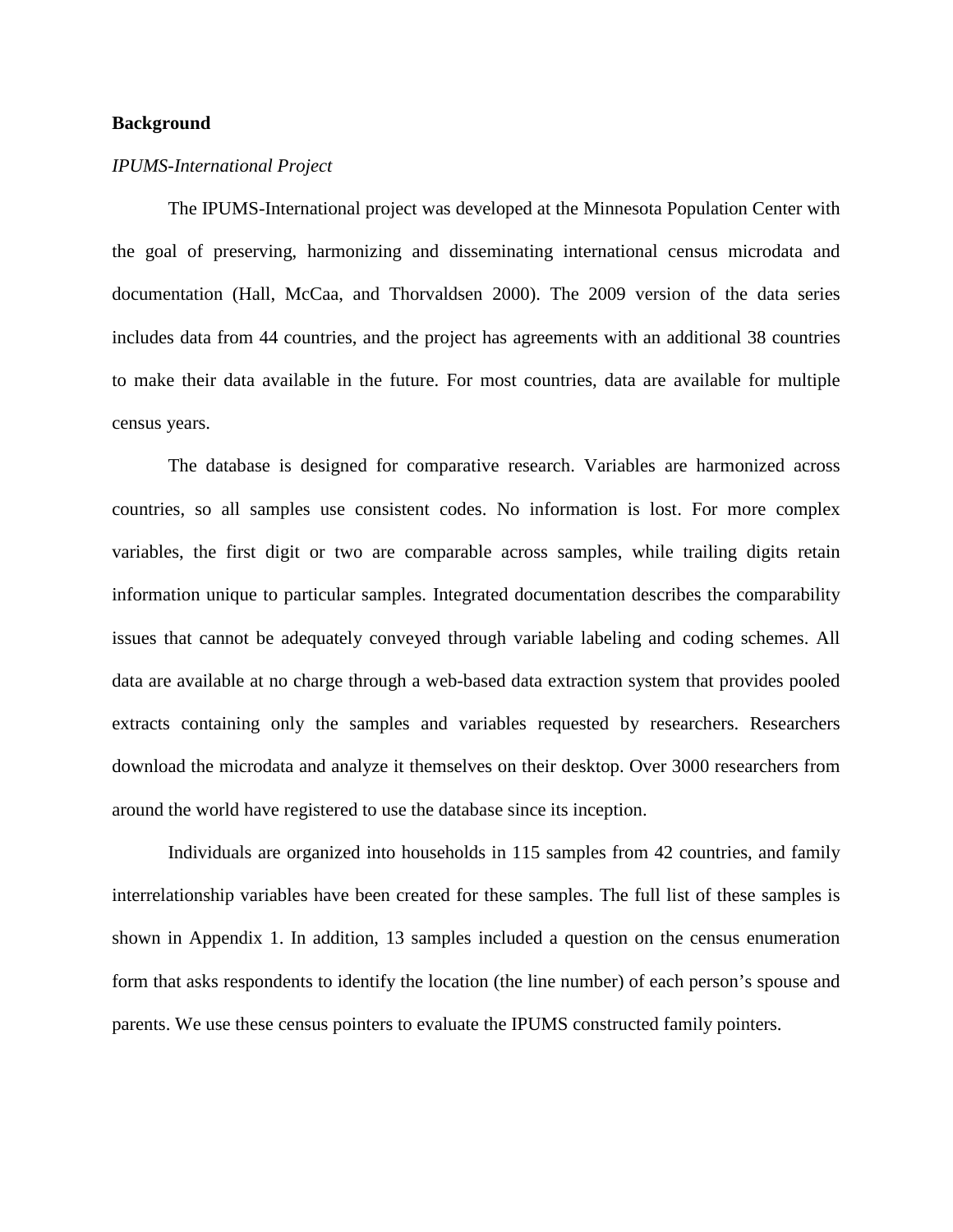#### *Family Interrelationship variables*

Locator variables or "pointers"—variables that identify each person's mother, father, or spouse, if one is present in the household—are the basis of family interrelationship variables in IPUMS. Consider the 8-person household shown in Table 1. The relationship-to-household-head variable describes a number of family interrelationships. We know the head and spouse are parents of the three children and that the head and spouse are married to one another. For other household members, additional variables must be used to infer relationships, including marital status, the number of children-ever-born, and proximity to each other. The female child-in-law is almost certainly married to the preceding child, because both share the same marital status and because there are no other male children to whom she could be married. The grandchild, however, could be the son of the female child in position 3 (a single mother of one child). More likely, he is the son of the married child and child-in-law listed directly above him in the household.

#### [Table 1 about here]

Rather than forcing researchers to work through the complex logic to define these family interrelationships, IPUMS constructs the necessary variables using the same program for all samples. These pointer variables give the person number in the household of each individual's mother, father and spouse. Table 2 shows the constructed pointers for the same household described above. The variable SPLOC records the person number of each person's spouse or partner. In this example, the head and spouse "point" to each other (receiving SPLOC values 2 and 1 respectively). The variables MOMLOC and POPLOC provide the person number of each individual's parents—so the grandchild in position 7 points to his mother in position 6 and his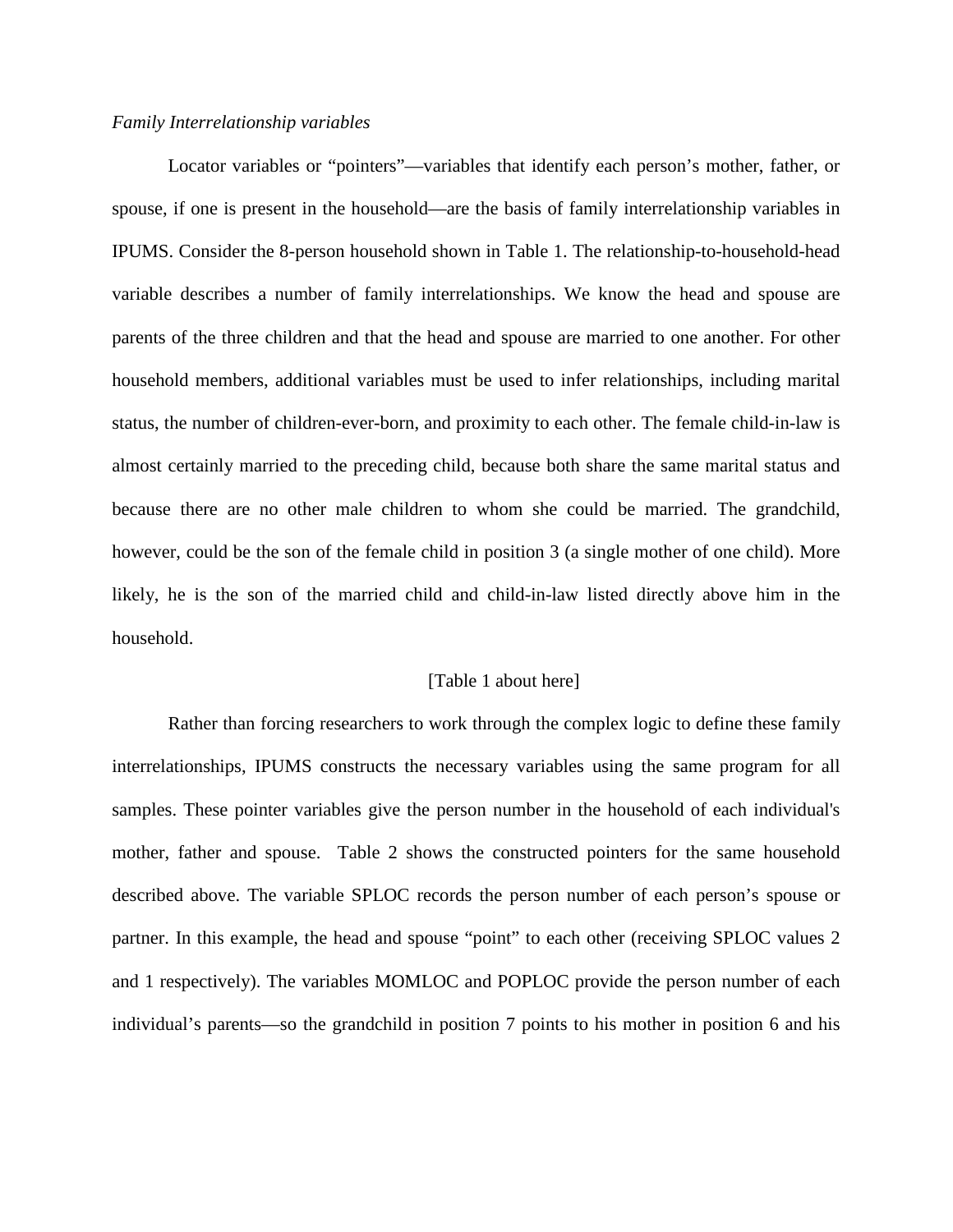father in position 5. When no spouse or no parents are identified, the pointer variables are given the value zero.

#### [Table 2 about here]

Because the same rules are applied across samples, households with similar characteristics in different countries or different years of the same country will receive the same distribution of constructed pointers. Moreover, the pointer variables will be identical for every researcher who downloads IPUMS data. Once SPLOC, MOMLOC, and POPLOC are created, additional family relationship variables are constructed, including the identification of subfamilies, the calculation of the number of children who are linked to particular woman, and the number of families in a household.

All users of the IPUMS database have access to the family interrelationship variables and can easily identify whether a person lives with a spouse or parents or is raising own children. Researchers can then construct their own measures of kin characteristics, family and household composition, fertility and marriage patterns, using the web-based extraction system and standard statistical packages. A feature of the IPUMS data extract system lets researchers attach the characteristics of parents and spouses as new variables on each person's record; thus they never have to use the pointers to perform that matching procedure in a statistical package.

The family presented in Tables 1 and 2 is small, provides detailed relationship information, and requires only one decision—a relatively easy choice between the grandchild's two possible mothers. Producing family pointers becomes substantially more difficult when the relationship pairings are more ambiguous, when parental absence or adoption occurs commonly, or when there are multiple potential spouses and parents. We needed a method that could identify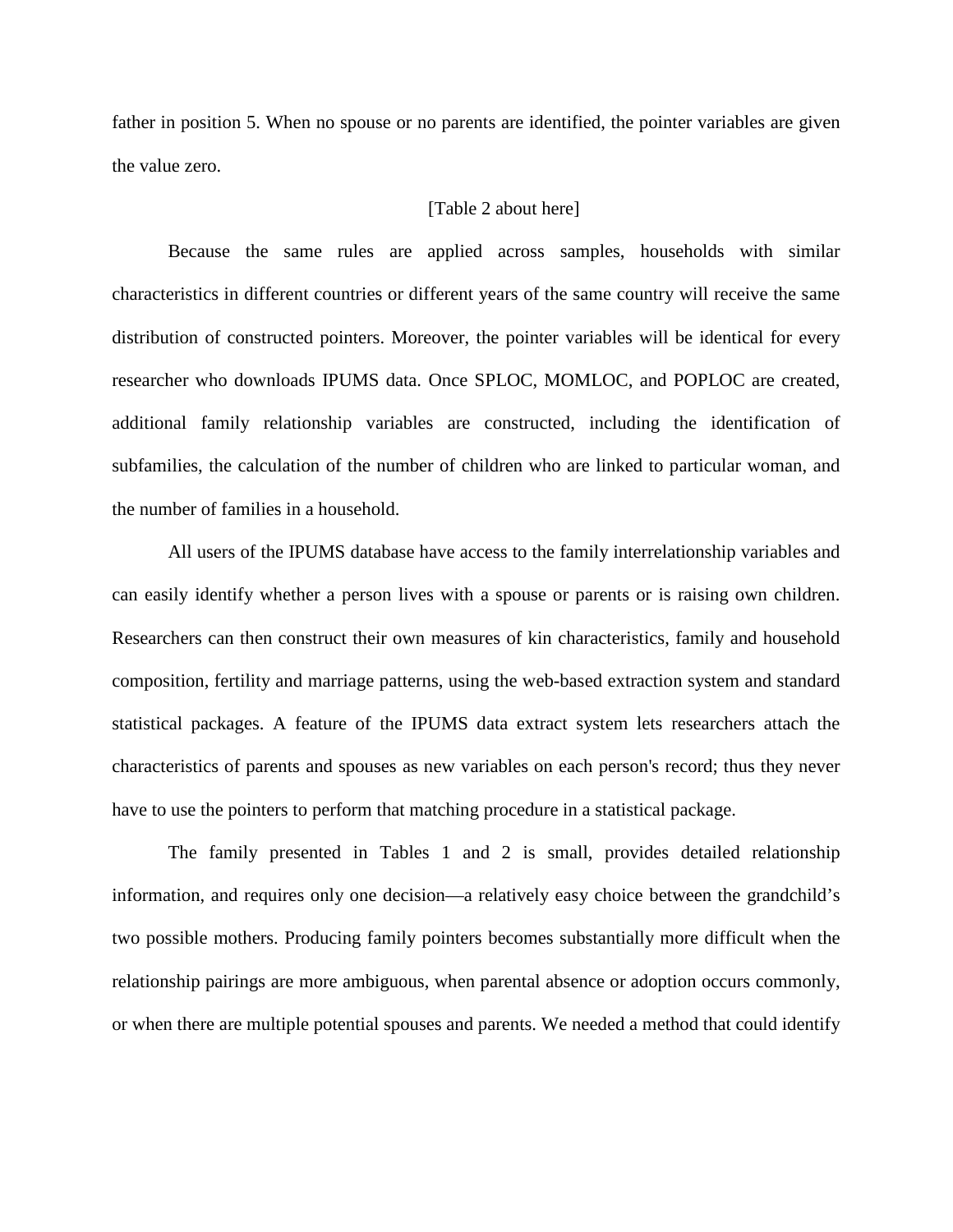family relationships simultaneously in a large number of countries that differ greatly in family and household structure and in the detail and quality of data.

# *Matching algorithms for international and historical census microdata*

The origins of family interrelationship inference can be found in the "own-child" method of fertility measurement. First developed in the early 1960s and refined in later years, the ownchild method estimates fertility using census data when birth registration data are incomplete or unavailable (Grabill and Cho 1965; Retherford and Cho 1978; Retherford, Cho, and Kim 1984; Luther and Cho 1988). Within each census household children are matched to mothers, using an algorithm that incorporates demographic data usually collected during census enumeration: relationship to household head, age, marital status, and the number of surviving children, when available. [4](#page-8-0) Reverse survival methods are then used to estimate the number of children born in a particular year, as well as the population of women by age. From this, single-year age-specific fertility rates can be calculated for periods up to 15 years prior to census enumeration.

Own-child methods have been used widely to estimate international and historical fertility levels. Researchers continue to use these methods when birth registration data are not available, often to provide estimates of historical trends in fertility (Retherford et al. 2005; Hacker 2003). Comparisons have found that own-child matching yields similar population level fertility estimates as direct reports of mother-child relationships, even in samples with complex families, high rates of adoption, and a high rate of mismatches (Levin and Retherford 1982; Cho et al. 1986). Although individual-level errors tend to cancel out when aggregated, errors rates can be high at the extreme ends of the reproductive age range. More complex matching procedures

<span id="page-8-0"></span><sup>&</sup>lt;sup>4</sup> Examples of own-child matching programs are included in Cho, Retherford, and Choe (1986).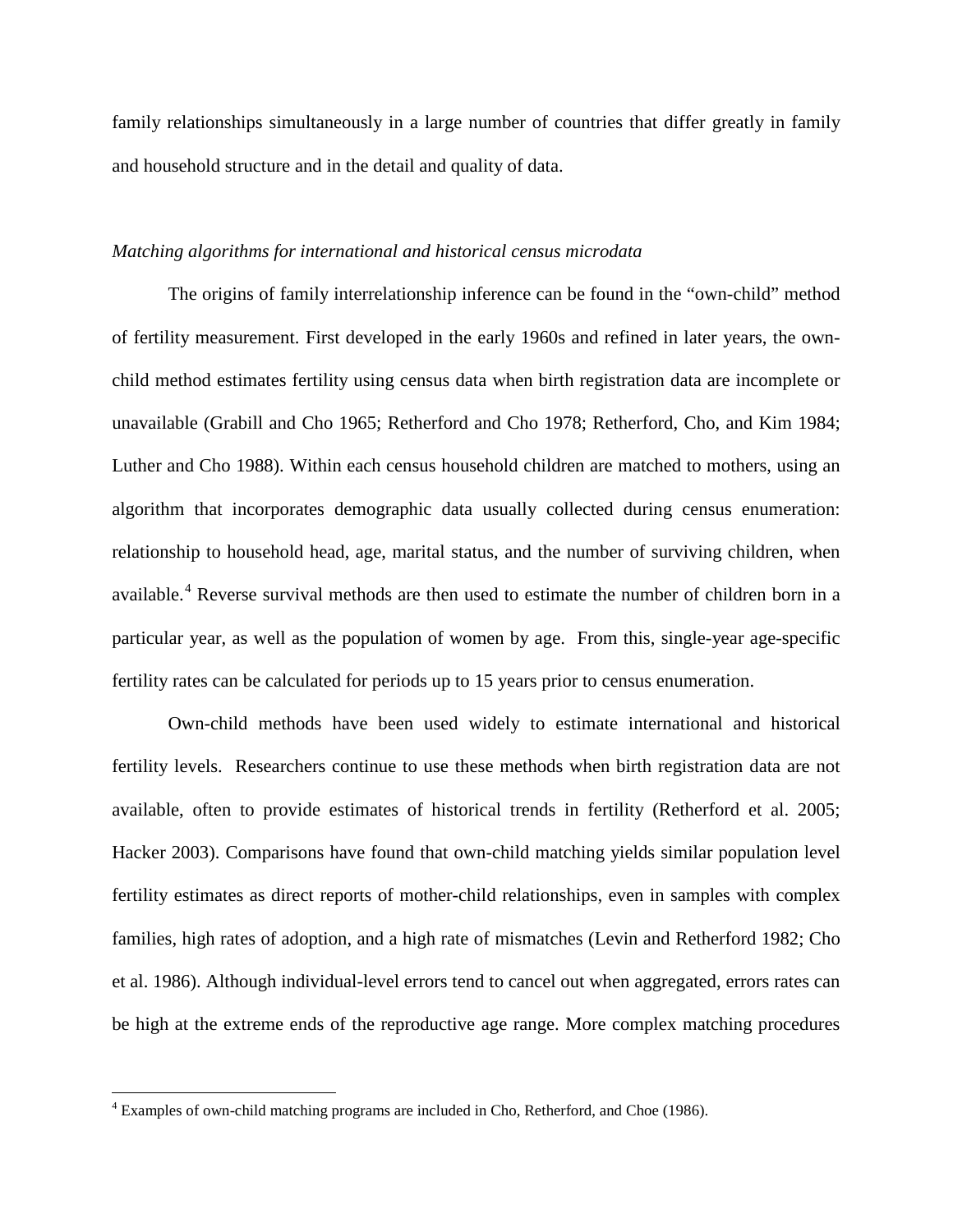have since been developed, but have not been implemented widely (Zuberi and Sibanda 1999; Strong et al. 1989).

With the 1995 release of integrated microdata files for eleven U.S. censuses, IPUMS-USA advanced the process of identifying family relationships (Ruggles 1995; Ruggles et al. 2009). Family interrelationship variables were reconceived as a multi-purpose tool and made available to researchers in public use samples. IPUMS-USA provided additional family pointers not included in own-child methods (links between spouses and between children and their fathers) and constructed additional family and household descriptors. The linking algorithm had to be flexible enough to deal with differing variable availability and changing category detail across census years. Each pointer variable was accompanied by a "rule" variable describing the criteria used to assign the spouse or parent link. The resulting family interrelationship variables have allowed researchers to study a variety of topics, including historical estimates of family and household composition and studies of family structure and child wellbeing (Ruggles and Brower 2003; Moehling 2004, 2007; Short, Goldscheider, and Torr 2006; McGarry and Schoeni 2000; Lichter, Qian, and Crowley 2008).

The IPUMS-USA parental pointers were deliberately conceived to include social parents, not simply biological ones. For one thing, it was not always possible to distinguish between the two, because of differing category and variable availability among samples. More importantly, for many research purposes, links identifying social and economic units are more useful than ones limited to biological connections. Because biological links are sometimes necessary, IPUMS-USA provides supplemental variables that identify whether a given mother or father is likely a stepparent.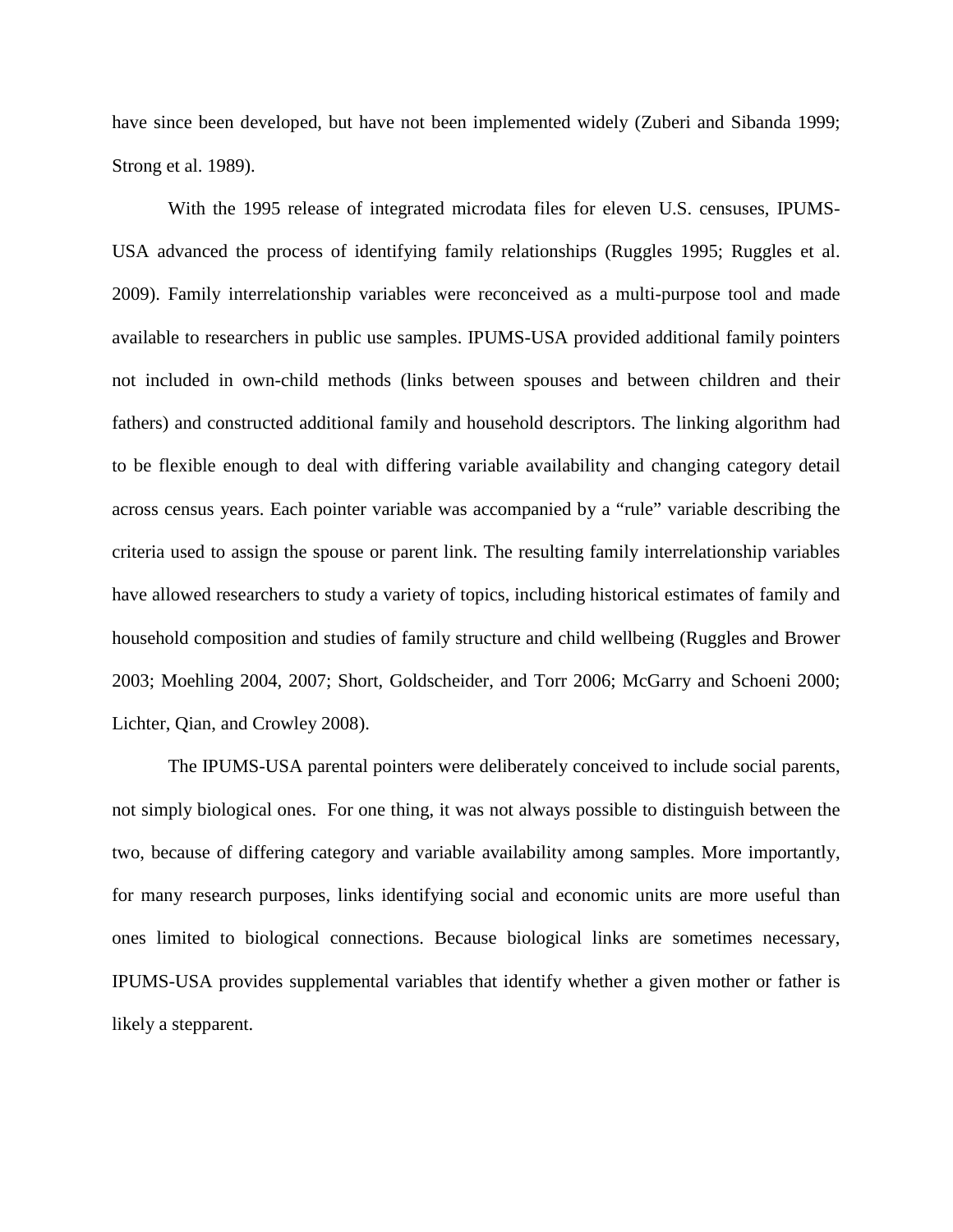# **IPUMS-International Pointer Design**

# *General principles*

We initially considered adapting the IPUMS-USA algorithms for the international IPUMS project, but soon determined that the U.S. model could offer only rough guidance. Like their U.S. counterparts, the international pointers are rule-based, evaluating individual pairings based on relationship to head, age, marital status, fertility (when available), and proximity in the household. The international samples simply had too much variation, however, to follow the specific rules developed for the U.S. censuses: in the reporting order of the enumerated persons, in the categories of the relationship-to-head variable, in the types of marital statuses, and in the quality of the data. The U.S. database's focus on social parentage, rather than strictly biological links, was retained in the international data series.

Perhaps the most important factor governing the development of international family interrelationships is the varying size and complexity of households around the world. Links between the spouse of the head and a child of the head, which are unambiguous in the United States, are less certain in samples with polygamy. Rising rates of non-marital fertility means that matching procedures cannot exclude never-married women when fertility data are unavailable. Likewise, the common presence of extended family members and nonrelatives in developing countries makes family interrelationships more uncertain for a higher proportion of individuals. To illustrate this diversity, Figure 1 presents data on the regional variation in the composition of children's households. Only half of children in the IPUMS African samples live in a household containing only the head, at most one spouse, and children of the head, compared to over 80 percent of children in the U.S. and Europe. To compound the difficulty, many of the same samples with large numbers of complex households have relatively high rates of data errors in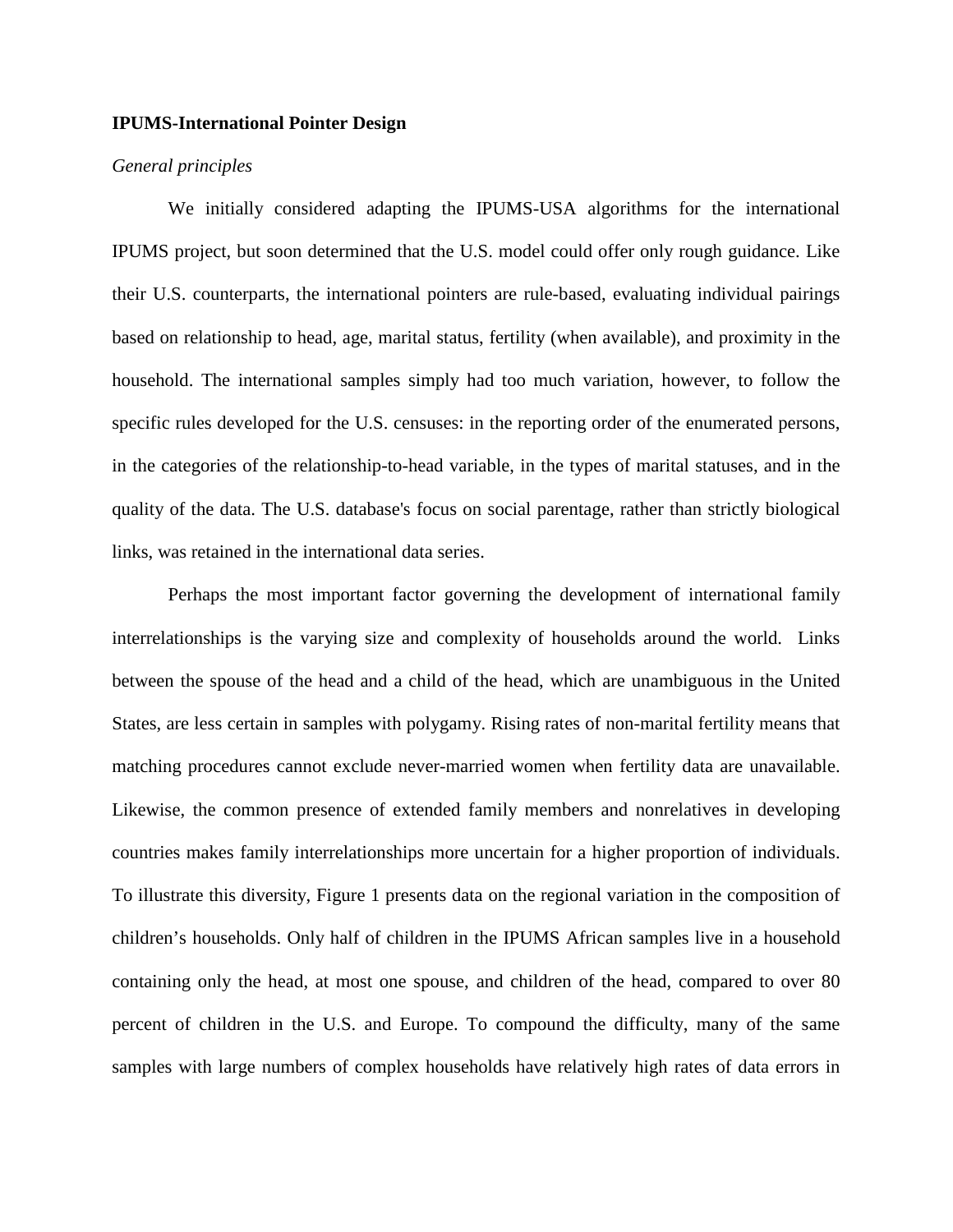key variables like age, sex, and relationship. Substantial modifications were necessary to improve our links in these more complex households.

# [Figure 1 about here]

Also important is variation in the data available to construct the pointers (partially described in Appendix 1, with more detail available on the IPUMS website).<sup>[5](#page-11-0)</sup> Many samples, for instance, do not distinguish parents from parents-in-law or children from children-in-law, or they group grandchildren with other relatives. Data on children ever born or surviving—information that takes on considerable importance when relationship pairings are weak or when there are multiple potential parents—is often unavailable.

The relative position of individuals within households is a strong indicator of family interrelationships in many samples. Censuses commonly instruct enumerators to list household members in meaningful groupings—with spouses listed next to each other and with children directly following their parents. This order can be seen in the household presented in Table 2 the head is listed first, followed by his spouse, his unmarried children (listed by age), his married son's subfamily, and finally by the unrelated employee at the end of the household roster. The IPUMS linking program capitalizes on this common feature of censuses by searching first for adjacent persons. For spouses, adjacency refers to individuals next to one another in the household roster. A woman will link to an adjacent preceding man before linking to an adjacent subsequent man. Adjacency is defined differently for parental links. A potential parent is considered adjacent to a child so long as the parent precedes the child in the household and no persons separate the two except for a spouse and any children who are already linked to that

<span id="page-11-0"></span><sup>&</sup>lt;sup>5</sup> For information on sample availability of key data used in pointer construction (e.g. relationship categories and fertility) see [https://international.ipums.org/international/parrule\\_table.shtml.](https://international.ipums.org/international/parrule_table.shtml) Detailed information on the comparability of IPUMS variables across samples is provided in variable descriptions, as well as enumeration text and instructions.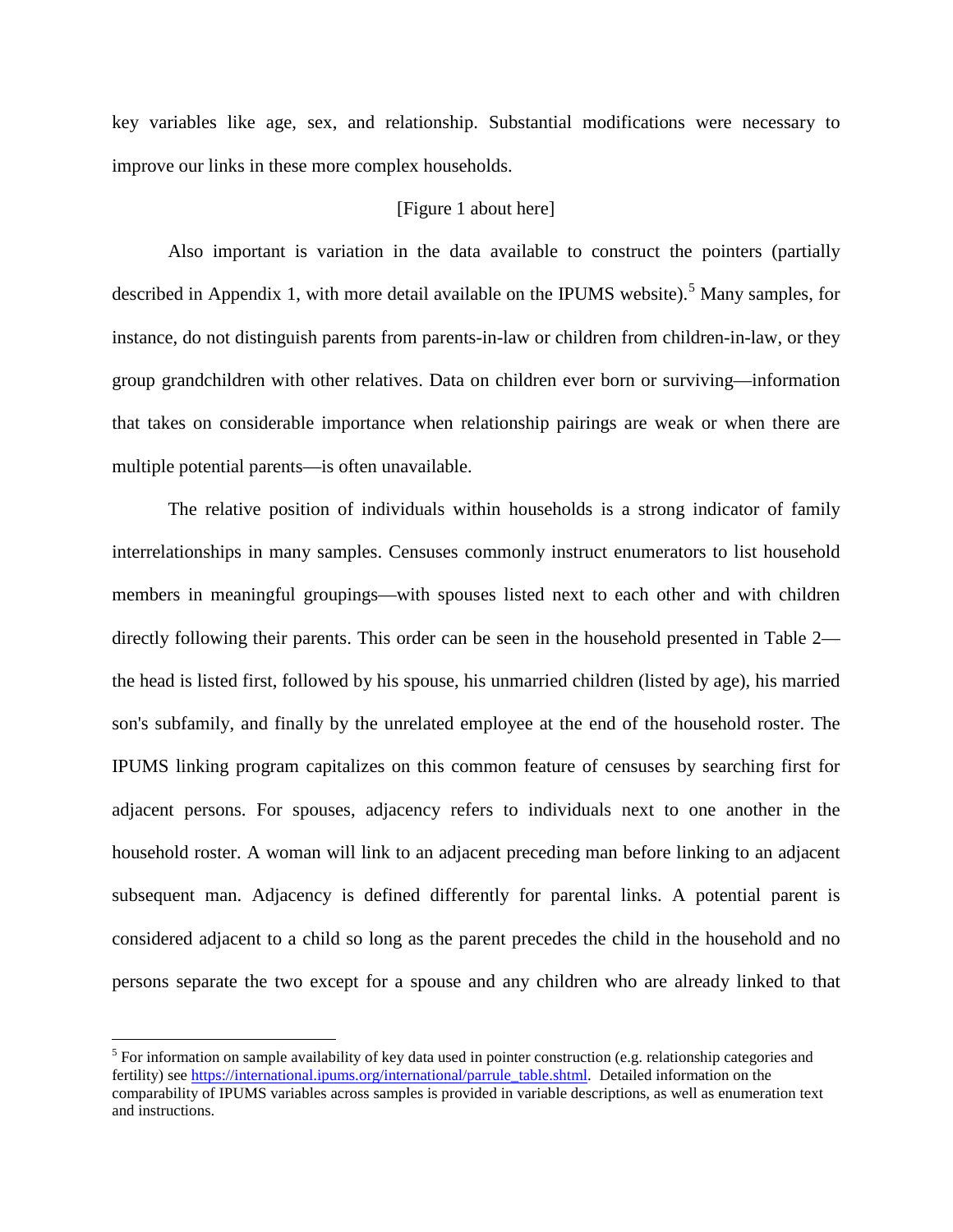parent. By this definition, all three children in Table 2 are adjacent to the household head and to his spouse. If an adjacent spouse or parent cannot be found, the search continues from the top of the household. The meaningfulness of household order for family interrelationships varies across samples.

The IPUMS-International project emphasizes consistency across samples in the design of family interrelationship variables. Although some customization is necessary to handle particular situations, the same core conditions and basic linking methods are applied across all samples. Each household is evaluated individually. For each of the pointers, the program makes a series of passes looking for a spouse or parent. The strongest possible criteria are applied first to identify the most iron-clad links. Persons who are linked are removed from consideration by the subsequent, weaker passes that use more ambiguous criteria. The specific procedures for linking spouses and children are described below.

#### *Location of Spouse -- SPLOC*

The simplest of the family interrelationship pointers is the location-of-spouse variable (SPLOC) that identifies the person number within the household of each individual's co-resident spouse or partner. The spouse pointer is easier to construct than the parental pointers because we know the person's current marital status, spouses generally reside together, and most people only have one spouse. Nevertheless, there are various complications, and the quality of the links varies across samples because of differences among the key variables and in the organization of persons within households.

The basic algorithm for SPLOC restricts the allowable pairings based on age, sex, marital status, and relationship to the household reference person. A linked couple must be of opposite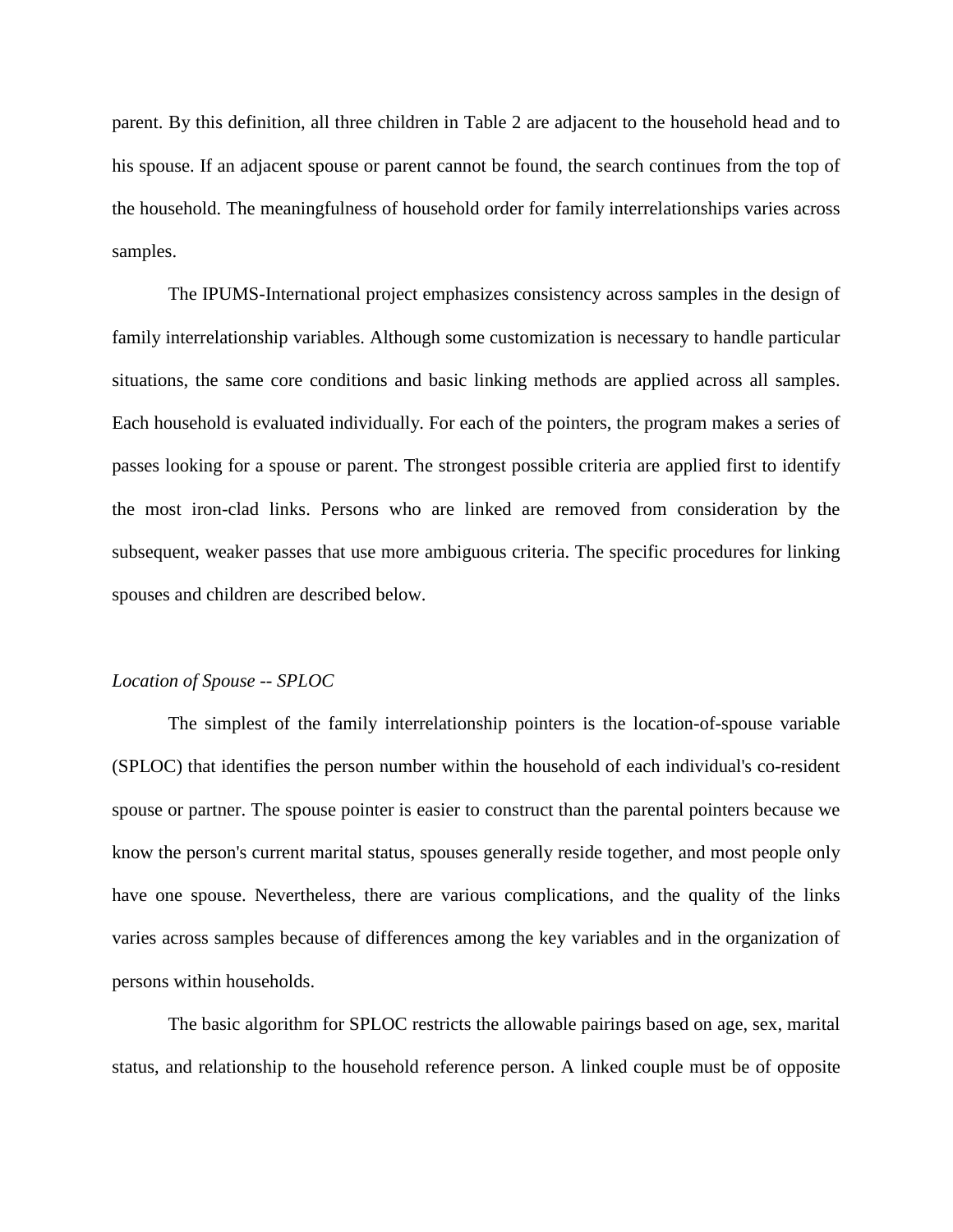sex and both persons must be age 12 or older. Links can only be made between persons in the same subfamily in the small number of samples that report such subunits. Both persons in a couple must indicate that they are in a marital or consensual union.

Starting with the first record in a household, each person is evaluated using the strongest possible criteria to locate a probable spouse. The strongest criteria involve explicit relationship combinations such as head-to-spouse and parent-to-parent. Subsequent passes use progressively weaker rules to make links—generally based on more ambiguous relationship pairings. At the moment a person is linked they and their spouse are removed from further consideration, thus the order in which the passes are executed is determinative. In most households there is only one possible married couple, and the accuracy of the link is nearly certain. Where there are multiple equally valid potential spouse candidates, the persons' proximity within the household roster is used to choose among them. A separate variable indicates the specific set of conditions under which each link was made. Appendix 2 describes the allowable spouse pairings in each rule.

The biggest challenge in developing the spouse pointer was determining which relationship-to-head categories could link to one another. Theoretically the allowable pairings should be a straightforward inference from the relationship labels: spouse-to-head, child-tochild-in-law, etc. But matters are complicated considerably by differences in category availability, terminological slippage across samples, and data inconsistencies. For example, in some samples the "sibling" category may have included large numbers of siblings-in-law; or "spouse" might sometimes mean the wife of any household member rather than exclusively the wife of the head. $6$ 

<span id="page-13-0"></span><sup>&</sup>lt;sup>6</sup> The samples for Iraq and India, for example, have large numbers of multi-spouse households, not because of polygamy, but because many daughters-in-law had a misreported relationship to the household head.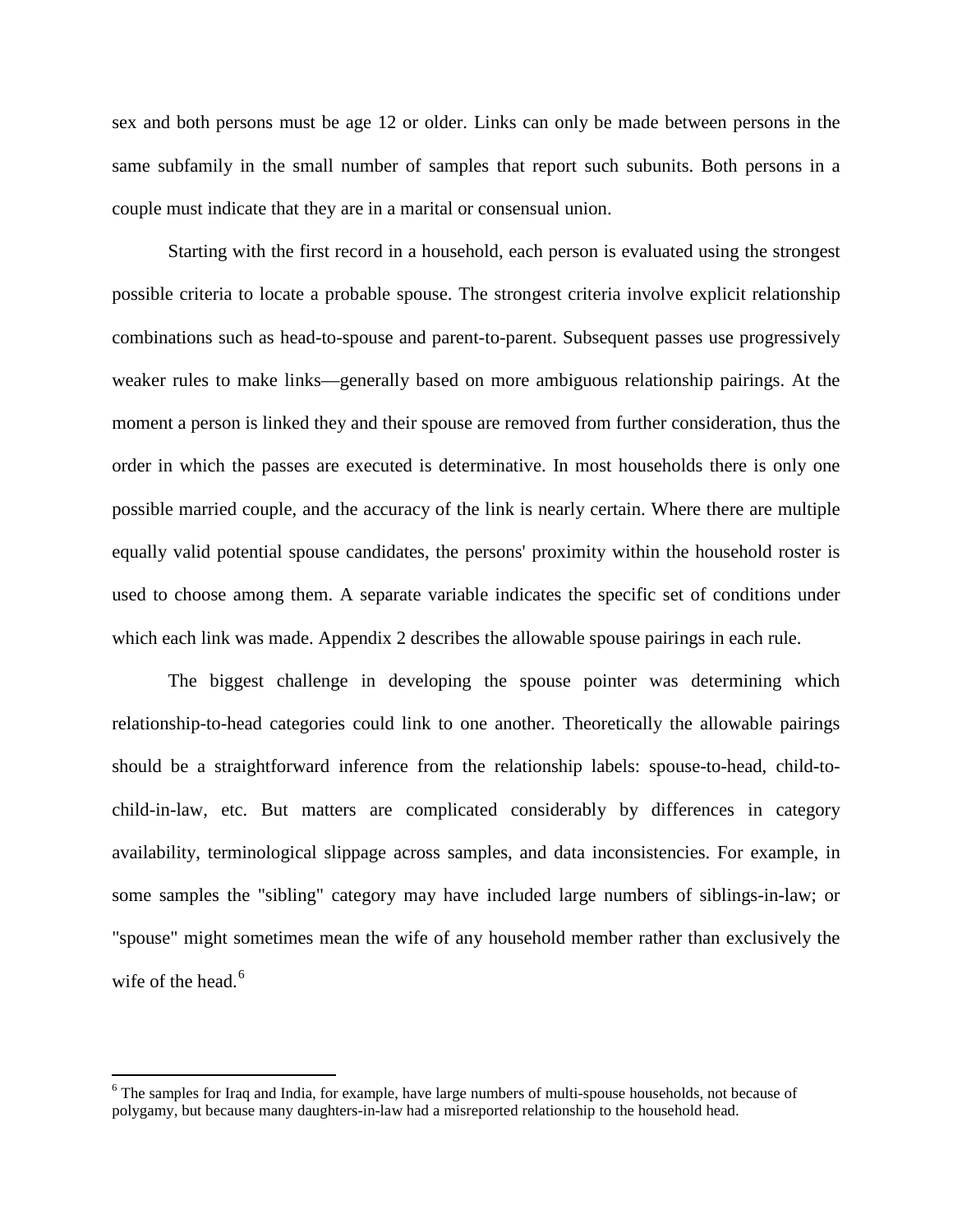We required a method to systematically uncover these irregularities. Accordingly, for every sample we calculated the number of additional couples that would be created if we allowed any given pair of relationships to link. This "matchmaker" program produced a list of possible pairings in each sample that warranted further examination: those that involved a non-trivial proportion of the total married population and whose allowance would substantially reduce the spouse-absent rate of one of the involved relationship categories. Our analysis led to refinement of the basic list of acceptable pairings and to sample-specific customizations, such as allowing child-to-child links in samples where "child" apparently includes children-in-law.

The matchmaker method also exposed complications related to the reporting of marital status and cohabitation across samples. Close inspection revealed that obvious couples commonly gave different "in union" responses: for example a household head said he was legally married but his spouse reported being in a consensual union. This phenomenon was so widespread it proved necessary to globally allow mismatched statuses as long as both persons reported some kind of union and had appropriate relationship information. In selected instances relationship information can even override marital status: spouses can link to heads even if only one of them claims to be in a union, and unmarried partners can link to heads regardless of their marital statuses. We also uncovered widespread inconsistency among census respondents in the reporting of consensual partners of heads and family members as relatives or non-relatives. By definition, non-relatives should never be linked to relatives; but where consensual unions are concerned, that fundamental divide cannot be maintained. Consequently, after all other passes have been made "other relatives" and non-relatives can link to heads or any other family member, as long as both parties report being in consensual unions and are not already linked.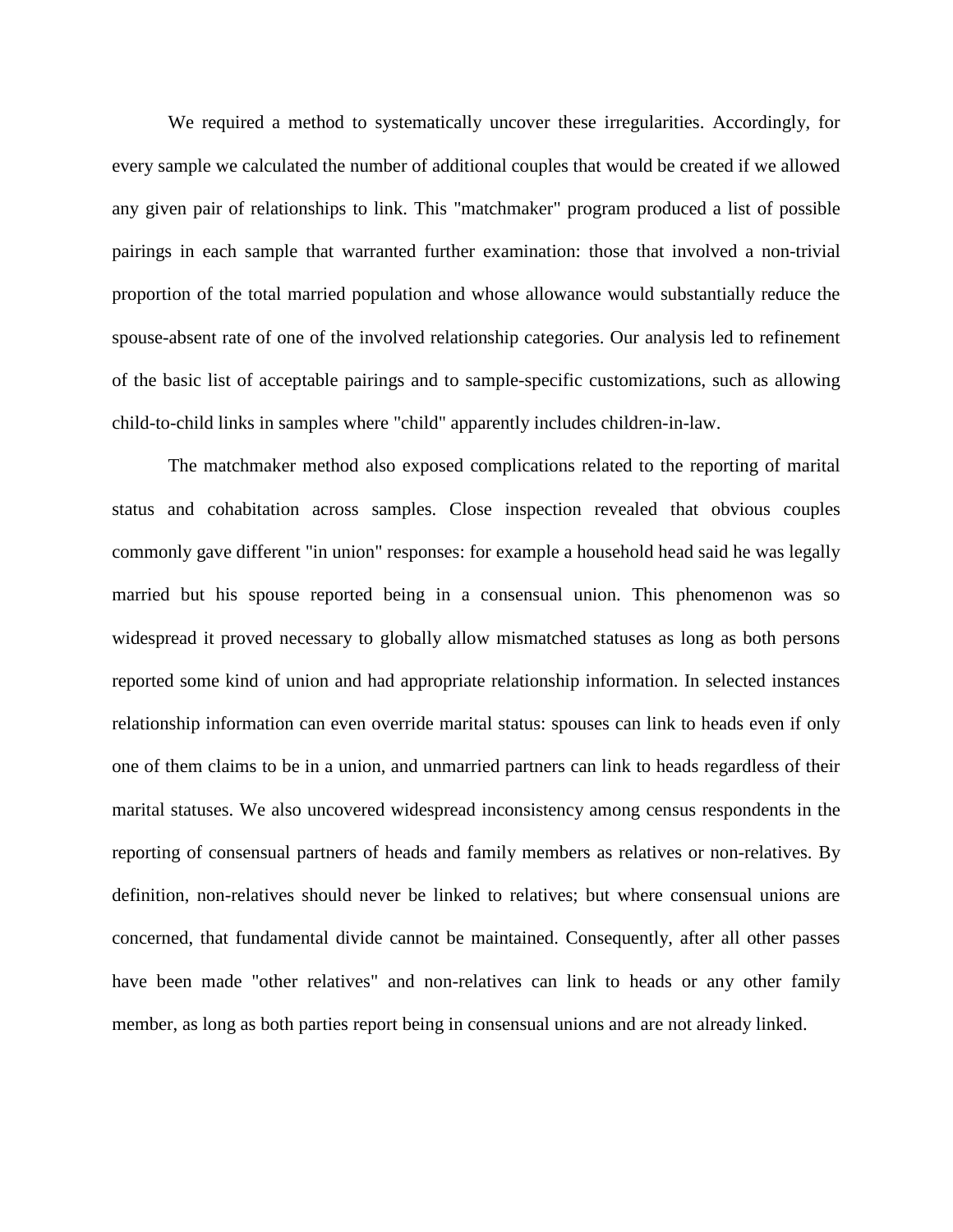Polygamy poses a technical complication for the spouse identifier. Where polygamy was indicated, multiple females can link to one man; but he in turn can link to only the most proximate spouse, because the spouse pointer variable can only record a single person number. In samples in which only men are identified as being in a polygamous union, multiple women can link to a polygamous man as long as the women are in a marital union of some kind. Finally, some samples do not identify polygamous unions, although polygamy was widely practiced. We allow multiple female spouses to link to heads in those censuses. Polygamous marriages not involving the head and spouse cannot be identified, but they are much less common.

Limited information on cohabitation in some samples poses the most serious comparability issue for the spouse pointer (see Appendix 1 for a summary of the availability of cohabitation data by country). Out of 115 samples, nine identify unmarried partners of household heads only in the relationship variable. Partners of persons other than the household head therefore cannot be identified; however, since these samples are exclusively from developed countries with relatively simple household structures, the great majority of consensual unions are undoubtedly recorded. More troubling are the 14 samples from censuses whose questionnaires specified only legal unions were to be reported. In some of these societies, consensual unions were probably rare, and in others it is possible that substantial numbers of de facto marriages were reported regardless of what the census instructions may have stipulated. Analysis of European countries that changed the legal-status requirement between censuses suggests the instructions had little impact on the overall distribution of responses; but there is no way to measure the effect or to be sure about countries that lack the data for such comparisons.

#### *Location of Mother and Father -- MOMLOC/POPLOC*

<span id="page-15-0"></span> $7$  Only 10 percent of polygamous marriages involve persons other than the head or spouse.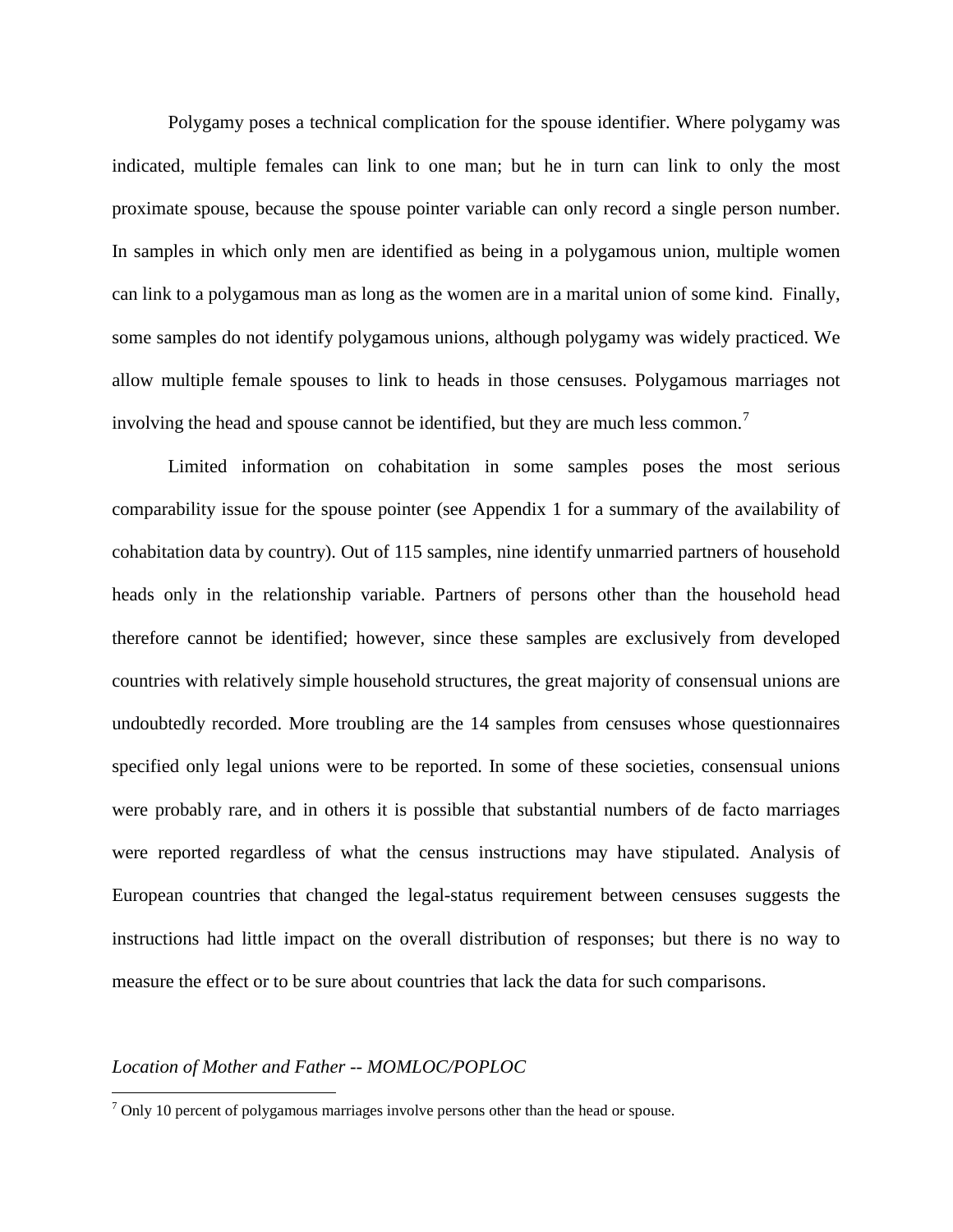Links between children and parents occur after the creation of spousal links. Unlike the spouse pointer, there is no variable comparable to marital status that consistently indicates a person's eligibility to receive a parent link.<sup>[8](#page-16-0)</sup> Consequently, all persons are considered eligible to receive parent links—i.e., to be "children"—with one exception: persons over age 15 unrelated or with an unspecified relationship to the household head.<sup>[9](#page-16-1)</sup> All adults are eligible to be parents, although fertility plays an important role in evaluating parent-child pairings. Fertility data cannot be determinative for two reasons: first, because our parent pointers are designed to identify both biological and social parents; and because over one-quarter of IPUMSI samples contain no fertility data, while others limit this information to married or reproductive age women.

Like the spouse pointer, the parental linking algorithm works sequentially downwards through a household. Each person is evaluated in turn as a potential "child," and the program searches the household for a probable mother or father, based on relative ages, relationship to head, parent's marital status, mother's fertility, and proximity. The specific criteria used to evaluate a possible match depend on the child's relationship to the household head and fall under five broad rules. Appendix 3 describes the allowable pairings in each rule.

Most links are unambiguous—like a link between the household head and a child of household head—and 94% of all parent links fall under Rule 1, the strongest rule. Other links are less certain, such as links between children and grandchildren, or between nonrelatives of the head. As links become weaker, the criteria for matching become more stringent. For instance, adjacency is required for links involving nonrelatives of the head while additional age and

<span id="page-16-0"></span><sup>&</sup>lt;sup>8</sup> For instance, data on mortality status of mother and father are available for only 16 samples. Further, these variables are also not comparable to marital status, because children with a deceased parent may live with a stepparent, while some children with living parents may live apart from their parents. These variables are used in the construction of variables indicating likely stepparent relationships. <sup>9</sup> Empirical evidence from samples with census pointers indicated that among persons 16 and older, only about 1

<span id="page-16-1"></span>percent of nonrelatives and 5 percent of relatives with an unspecified relationship to the head lived with a parent. We concluded that given the low numbers of matches that should be made and the ambiguity of these relationship categories, we could not successfully construct pointers for these individuals.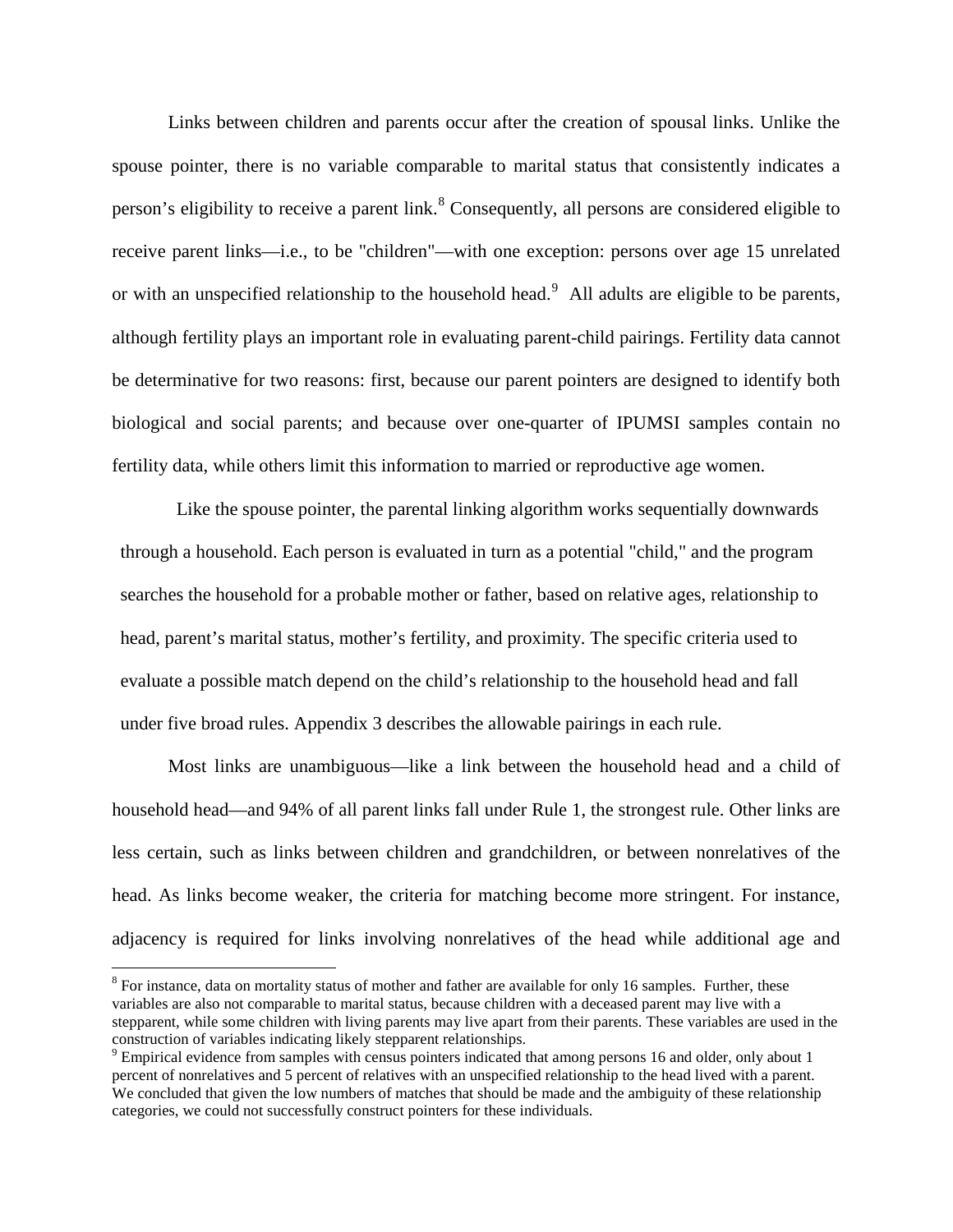fertility requirements are implemented when linking children to polygamous spouses. Although the algorithm searches for both fathers and mothers simultaneously, within a given strength test links to potential mothers are evaluated before links to potential fathers. As soon as a link is made to a mother or father, a second link is automatically generated to that person's spouse or partner, and no additional attempts are made to find parents for that individual.

Once a link is made several variables are automatically generated. The first is a rule variable (PARRULE), which describes the specific conditions under which the parent pointers were produced. We also produce stepmother and stepfather variables to identify links that are definitely or probably not biological: including links to explicitly-identified adopted and stepchildren, links in excess of a woman's known fertility, and links that fall outside reproductive age ranges. Using the STEPMOM variable, researchers interested in fertility can select only those mother-child links which probably reflect biological relationships. It should be noted that there are many adopted and stepparents who cannot be identified with information available in the censuses; therefore, the IPUMS stepparent indicators will always under-represent their actual number in the population.

The specific rules implemented in IPUMS-international are loosely based on the algorithm developed for the United States (Ruggles 1995), but the logic had to be substantially revised for the international database. We used two approaches for evaluating changes to the algorithm. Whenever possible we relied on empirical evidence drawn from IPUMS samples. For example, we used information on the relative position of children and children-in-law in samples that distinguish these categories to develop a rule for samples that report only a combined child/child-in-law category. Thus only the first listed child/child-in-law receives a parental link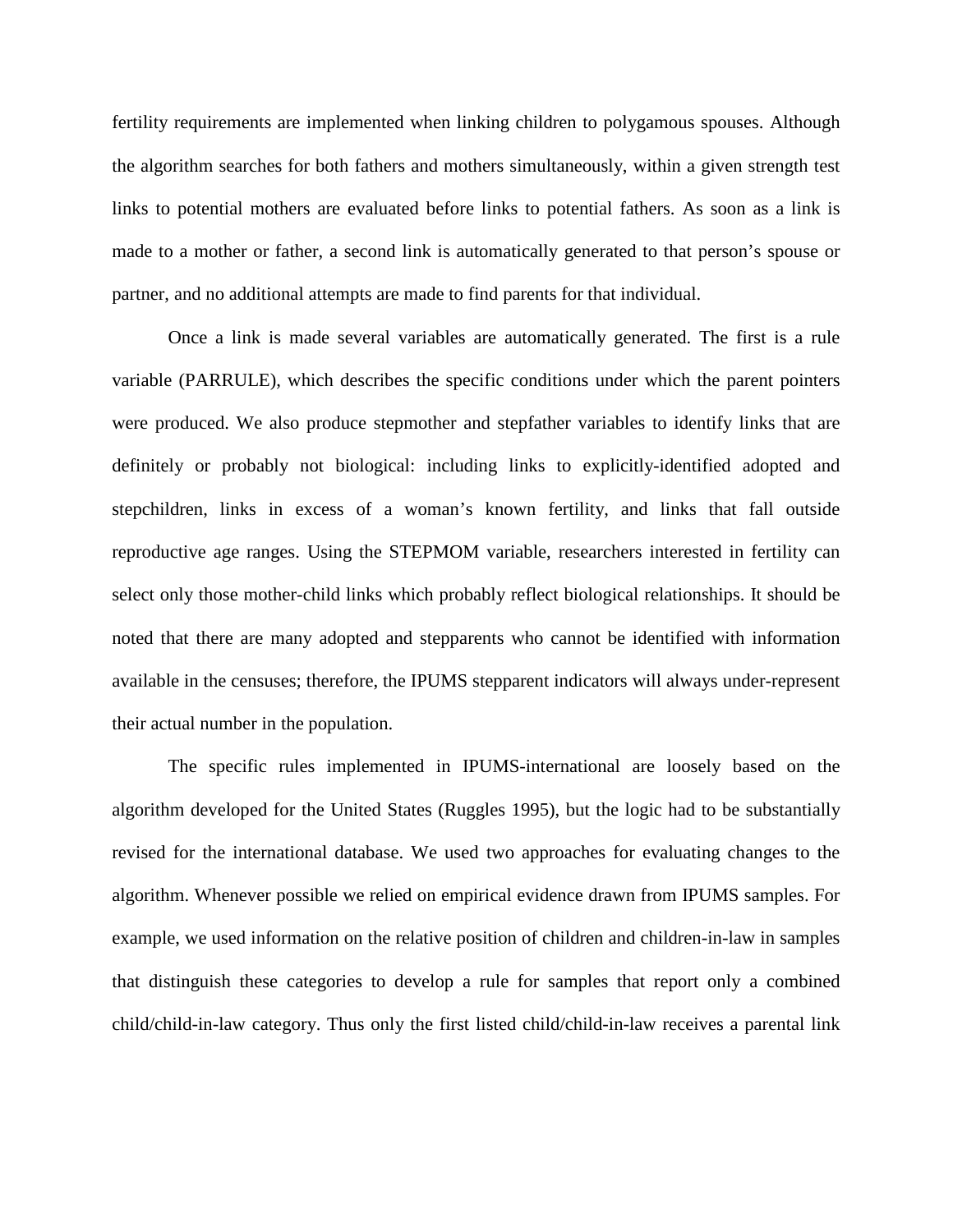to the household head and spouse, the second is presumed to be the in-law.<sup>[10](#page-18-0)</sup> We also used information from the small number of samples that collected data on parent's location in the household as a question on the census form. If a particular specification produced links with a high rate of disagreement with the census pointers (described more below) we rejected the rule. Our final algorithm disallows links to never-married non-cohabiting men as potential fathers except when the relationships were unambiguous, because these links were invariably wrong.

When the above methods were not possible, we developed a system to systematically evaluate modifications to the linking algorithm. Each time we altered the program, we selected a random sample of about 500 households in which MOMLOC or POPLOC changed. These households were divided among several analysts who examined each household by hand, comparing the new pointers to the previous version and scoring each change as improved, worsened, or indeterminate. A change was accepted only if all analysts agreed that the modification resulted in a noticeable improvement.

A primary concern guiding the development of the pointers was to prevent all children in complex households from linking to a single parent when there were multiple legitimate candidates.<sup>[11](#page-18-1)</sup> This is particularly salient where the ordering of the persons within households makes proximity an ineffective linking criterion, for instance when all grandchildren are grouped together instead directly following their parents. To address the problem, we rely heavily on reported children ever born and children surviving to determine how many children should link to a particular woman and, by extension, to her spouse or partner. We refer to this as the "child cap" for a parent or couple. In some contexts, the linking algorithm allows the cap to be

<span id="page-18-0"></span><sup>&</sup>lt;sup>10</sup> Over 80 percent of married children are listed before their spouse in samples that distinguish children from children-in-law.

<span id="page-18-1"></span> $11$  Roughly 98 percent of persons under age 18 had at most one person who qualified as a possible mother. In 12 samples, however, more than 5 percent of children had 2 or more potential mothers, including 3 samples exceeding 10 percent of children.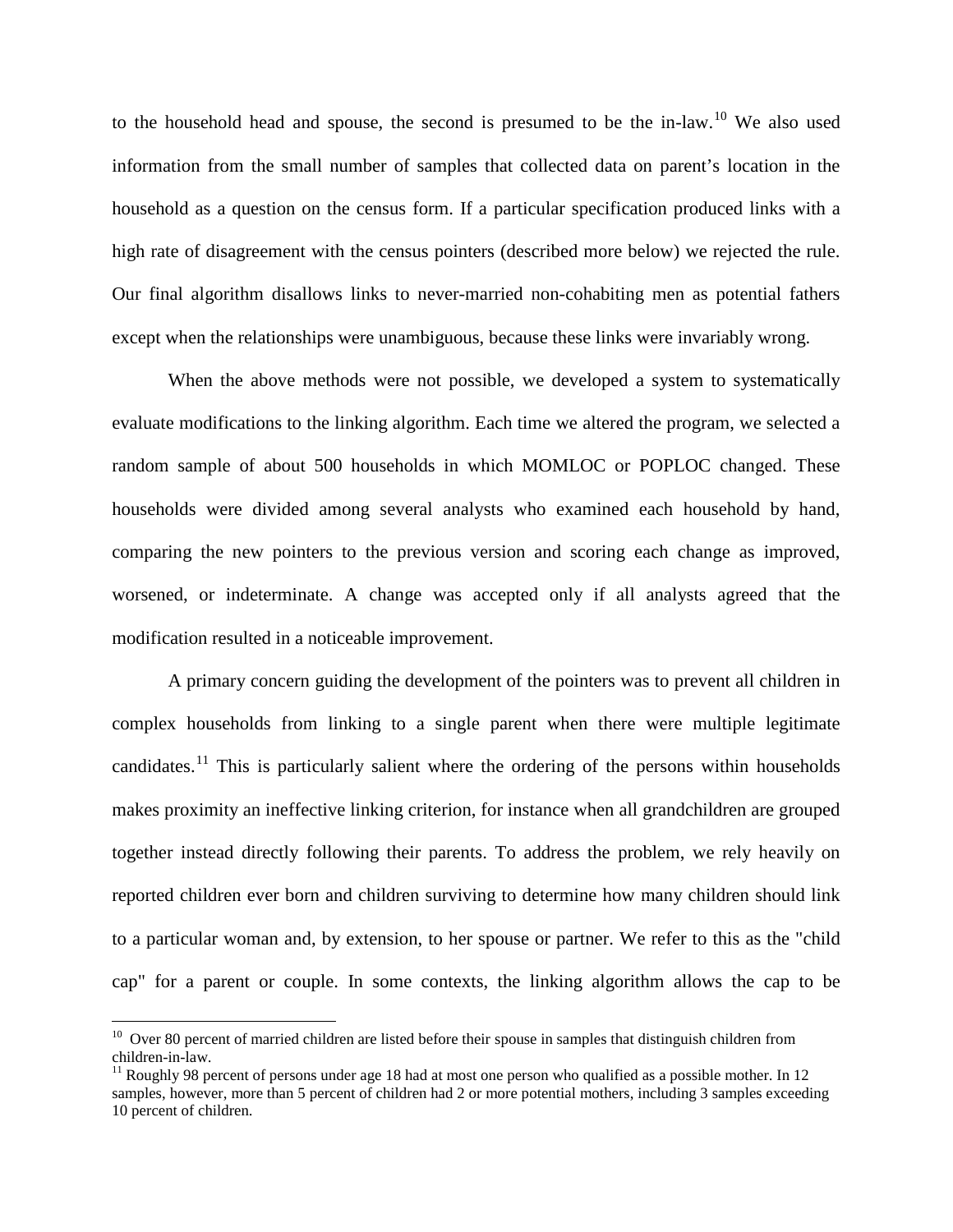exceeded, but only after other potential parents have received their share of eligible children. Thus, the child cap plays a powerful role in the allocation of children.

Unfortunately, some censuses do not collect women's childbearing data and virtually no countries collect data for men. In these instances where we could not use empirical data to "cap" links to a potential parent, we needed some way to apportion children among potential parents. To do this, we calculate a child cap which our algorithm uses in place of known fertility. The caps are based on the five rules for linking children to parents. Children are allocated among parents in proportion to the total number of children eligible to link to each parent under a particular rule.<sup>[12](#page-19-0)</sup> In addition, the caps are designed to increase the probability that we link to ever-married compared to never-married women, $13$  in recognition of the higher fertility of married women. [14](#page-19-2)

These caps play a critical role in determining whether a child should link to a particular parent, except when relationships are completely unambiguous. When a child links to a parent, the caps of the linked parent and their non-polygamous spouse/partner are reduced. Once a potential parent's cap is filled, we search for alternative parents with an available cap. In

<span id="page-19-0"></span> $12$  To calculate the cap, we first count a woman's "potential children", or the total number of children who meet the basic relationship and age requirements for a mother-child match. A 3-year old grandchild qualifies as a potential child of a 47-year old female child, but a 2-year old grandchild does not. Next, we calculate each woman's share of children as the ratio of her potential children to the sum of children who could potentially link under a particular rule. For instance if we calculated a child cap under Rule 2 (child-grandchild matches), we would divide each "parent's" potential matches by the sum of all potential matches between adult children and grandchildren. This proportion is then multiplied by the total number of children available to be matched under the rule (e.g. the total number of grandchildren in the household). Caps for men are calculated separately, but follow the same lo

<span id="page-19-1"></span> $13$  Calculations for ever-married women exclude the potential children of never-married women when calculating the denominator. In essence, we divide all available children between the ever-married potential mothers in a household, ensuring that children will be more likely to link to the married women. Calculations for never-married women include the potential children of married potential mothers; as a result, never-married women have a reduced, but<br>non-zero, probability of linking to children compared to co-resident ever-married women.

<span id="page-19-2"></span> $14$  The decision to privilege links to married persons, but to allow links to never-married individuals is supported by evidence from samples with fertility data. Take, for instance, households containing grandchildren as well as both ever-married and never-married adult female children of the head. Births were reported by ever-married children only in 75% of these households, by both ever-married and never-married children in 17% of households, and by never-married daughters only in 2%. (In the remaining 3% of households, no births were reported by children of the head, suggesting the mother of any grandchildren was absent.)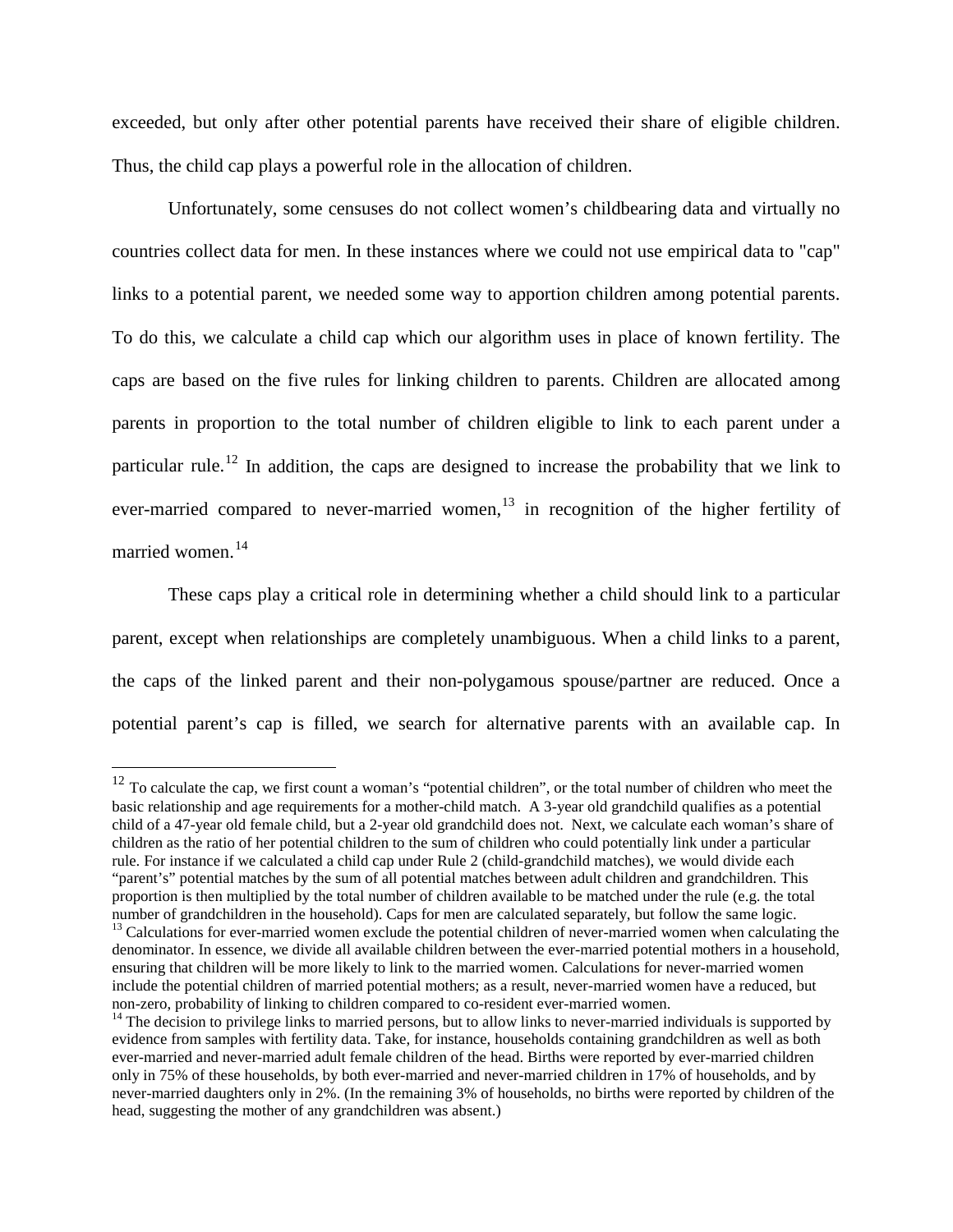households with a small number of children to be linked and many potential parents, the estimated cap will tend to divide the children evenly among all potential parents (for instance, every parent links to one child), even when the household order suggests an uneven distribution is more accurate. We concluded that this was preferable to a situation in which unreasonably large numbers of children would link to just one mother.

In order to assess the performance of the calculated child caps, we set up an experiment. For the 76 samples containing fertility data for both married and unmarried women, we produced two sets of pointers: one using calculated caps and one using known fertility. For 98.5 percent of children under age 18, the two sets of maternal pointers agreed completely. Most disagreements occurred when children received links to two different mothers. The overall proportion of children who received a maternal link increased slightly, from 87.7 to 88.3 percent, when calculated caps were used in place of known fertility. The pointers constructed using calculated caps appear to overestimate teenage childbearing relative to fertility-based pointers (12.6 and 12.2% respectively) as well as births to never-married mothers (5.4% and 5.0%). Differences about twice as large are found in African samples, the region with the greatest household complexity. Thus, although pointers constructed without fertility data appear to overestimate early and nonmarital fertility, the differences are small in magnitude and predictable in direction.

#### **Research with Census Pointers**

It is difficult to assess the quality of the constructed family links without having some basis for comparison. Fortunately, a number of international censuses directly asked respondents for the line number on the census form of their mother, father or spouse.<sup>[15](#page-20-0)</sup> These links were used

<span id="page-20-0"></span><sup>&</sup>lt;sup>15</sup> The links for 2001 Spain were constructed by the census office using family names and other information not contained in the sample microdata.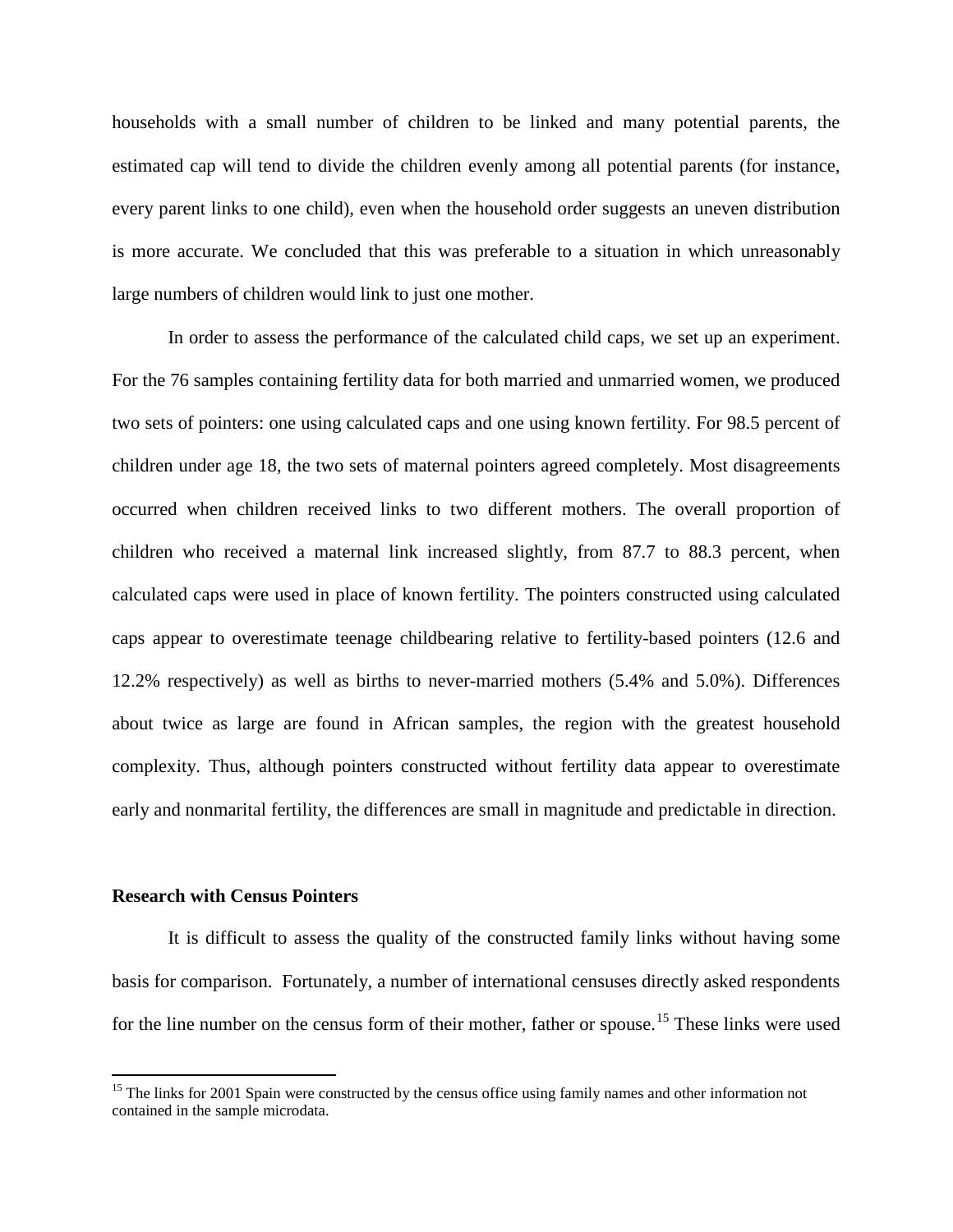for guidance during the development of the IPUMS pointers, and they provide a means to evaluate the final product.

#### *Agreement between IPUMS and Census Pointers*

Our analysis includes 13 IPUMS samples that contain census variables indicating the location of a spouse or parent. Although the samples over-represent Europe, they are nevertheless diverse, including both developed and developing countries, and having temporal depth. Thus they can provide information on the likely range of agreement between IPUMS pointers and unobserved family interrelationships in the full IPUMS database.

The rate of disagreement between the IPUMS pointers and the corresponding pointers from the censuses is presented in Table  $3<sup>16</sup>$  $3<sup>16</sup>$  $3<sup>16</sup>$  Overall, the spouse pointers agree 99.5% of the time, and the parental pointers more than 98.7%. The denominator for the mother and father statistics is all persons, because even adults are at risk of residing with parents. If one considers parental links only to persons under age 18, the rate of disagreement increases roughly doubles. Still, the absolute level of agreement is very strong, at over 97%.

#### [Table 3 about here]

The rate of disagreement varies across samples due to a variety of factors. The reporting order of persons within households often conveys significant information about family relationships, and the IPUMS linking algorithm is designed to be sensitive to that information. But some samples are less well ordered than others because of differing enumeration practices or post-enumeration data processing. Samples also vary in their rate of data errors in substantive variables. The linking process, which compares information from multiple records, will

<span id="page-21-0"></span> $16$  The analysis includes 500,000 persons per sample, so each is effectively weighted equally. The South African samples collected data on biological parents only; the comparative linking statistics therefore exclude step and adoptive children in those datasets.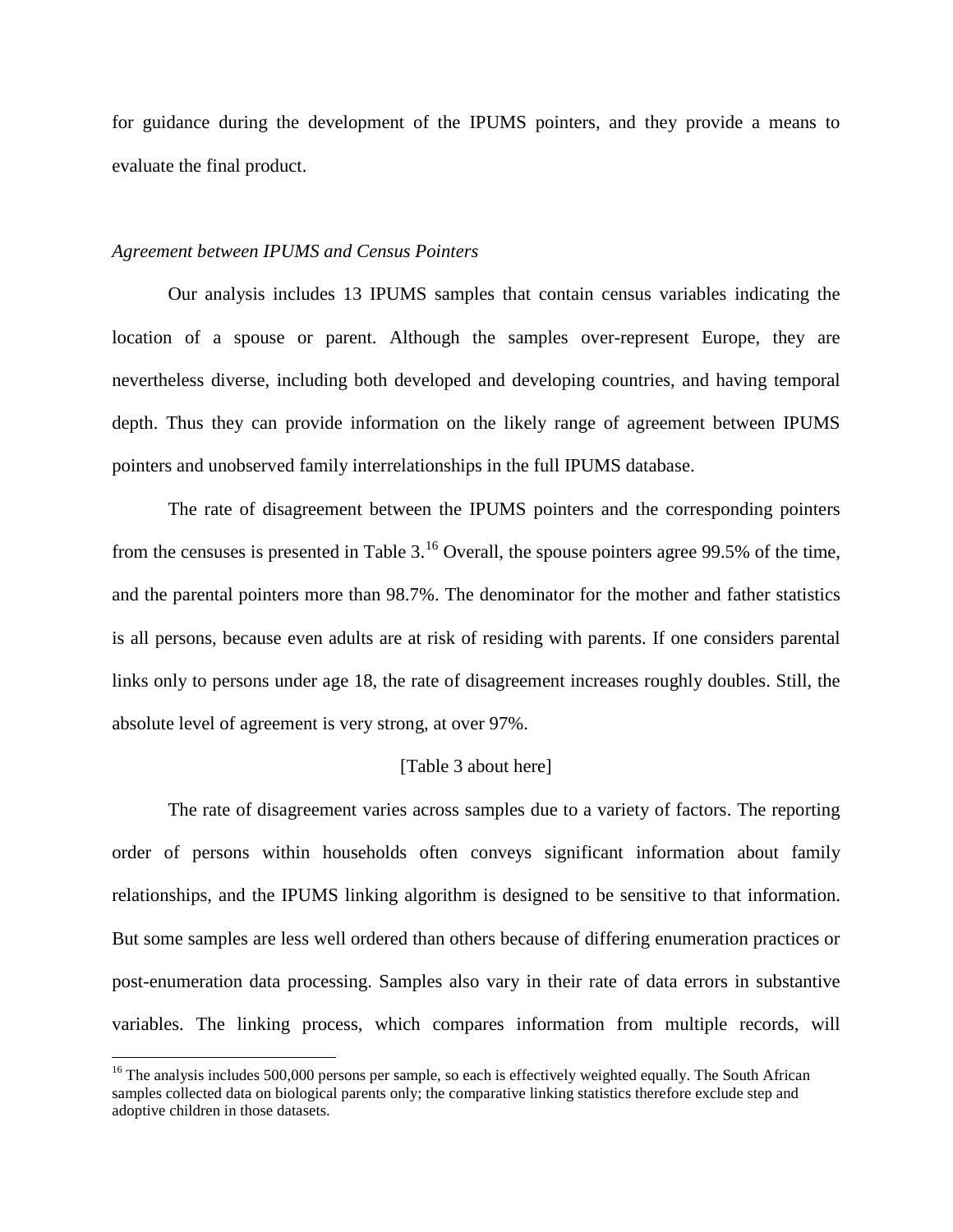moreover tend to illuminate data inconsistencies that are not evident in person-level tabulations. The category detail in the key variables also differs, producing more ambiguous situations for the pointer variable code to navigate in some samples. Finally, the census linking variables are recorded as numbers referring to other lines on the census form. Numeric data collected in this manner are especially error prone, and close examination of the data suggests these variables noisier than typical categorical variables.<sup>[17](#page-22-0)</sup>

The linking success rate is also affected by the underlying social reality reflected in the data. Some situations and living arrangements are inherently more difficult for the pointer program to manage. Basically, the more complex the household structure, the more chance there is to make an error. At the sample level, the correlation between the discrepancy rate and the proportion of persons living in extended households is .89 for spouse links, and .86 and .83 for mother and father links (for persons under age 18). The relationship is still strong but somewhat weaker between mean household size and discrepancy rates, suggesting that household complexity is the salient issue. The samples with census pointers have smaller households on average than the full IPUMS database: 4.71 persons versus 5.39 persons per household. They also have fewer persons living in extended families: 29.8% compared to 33.5%. It is therefore likely that the constructed pointer variables for IPUMS as a whole are somewhat less accurate than the average rates suggested by Table 3.

A majority of mismatches between IPUMS and the census pointers involve situations where the census did not identify a parent or spouse, yet IPUMS linked to someone who met the necessary criteria. Such errors of commission are to some degree unavoidable. If there is any

<span id="page-22-0"></span> $17$  The census for 1998 Kyrgyzstan reported the location of spouse and parent, but we dropped the sample from the analysis because of the high rates of obvious data errors, including many links to nonexistent person numbers. The 2001 Armenian sample attempted to construct location of father by combining information on location of mother and of her spouse, but many married fathers were not successfully linked. A number of samples do not consistently link every child-of-head to the head/spouse; data errors that are excluded from the statistics reported in Table 4.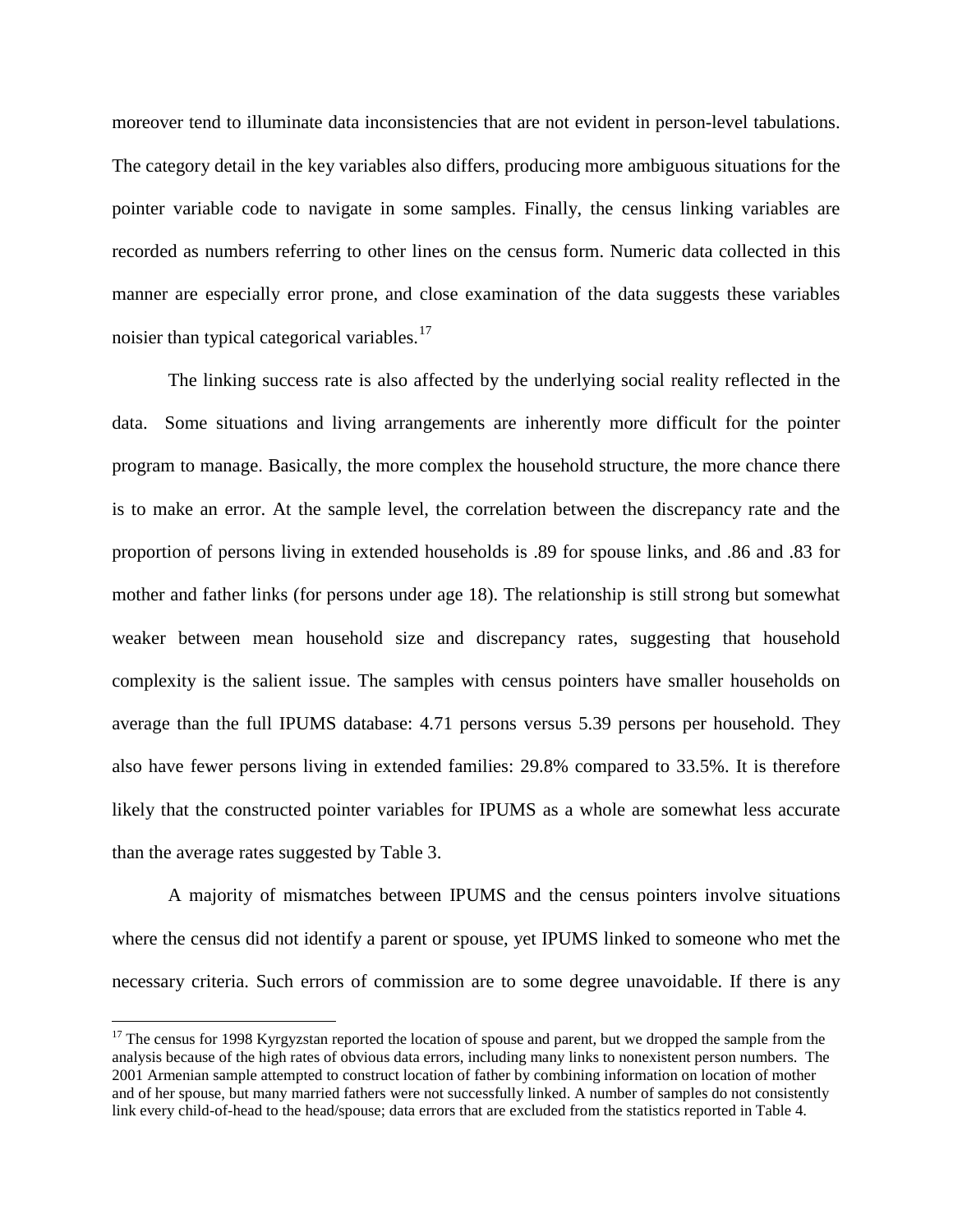plausible parent or spouse in the household, the IPUMS program will link to them. For spouses, there is usually no way of knowing the correct partner is absent. For mothers and fathers there is sometimes supporting evidence on fertility history or parental mortality that suggests the biological parent is absent. But because the IPUMS pointers are intended to encompass social parentage--step and adopted children--the linking tends to be generous, even to the point of exceeding the known number of children a woman has borne. The constructed variables identifying probable step mothers and fathers allow researchers to exclude social parents from analyses requiring strictly biological links.

On the one hand, absent spouses and parents pose the most difficult situation for accurate linking. On the other hand, the lack of a spouse or parent sometimes indicates an error in the original census pointer data. Non-responses are indistinguishable in the microdata from an absent parent or spouse: both typically receive a code of zero in the data. In general, we would expect the non-response rates to be higher in less developed countries, but there is surprising variation in quality even among the developed countries. In any case, to the extent that there are missing data in the census pointers, the error rates suggested by Table 3 will be exaggerated.

Globally, less than 2 percent of persons live in a situation where there is more than one potential mother, father or spouse to whom they could conceivably link. Apart from the issue of absent persons, these complex situations pose the greatest challenge for the linking program; and in some African and Asian countries they can be several times more common than the world average. In such households, how frequently do IPUMS and the census point to different persons? Where there is a choice to make, IPUMS points to a different spouse 11% and a different father 15% of the time.<sup>[18](#page-23-0)</sup> Mothers have a 26% discrepancy rate, driven substantially by

<span id="page-23-0"></span> $18$  To reduce the confounding effect posed by errors in the source data, these statistics exclude cases where either IPUMS or the census points to no one.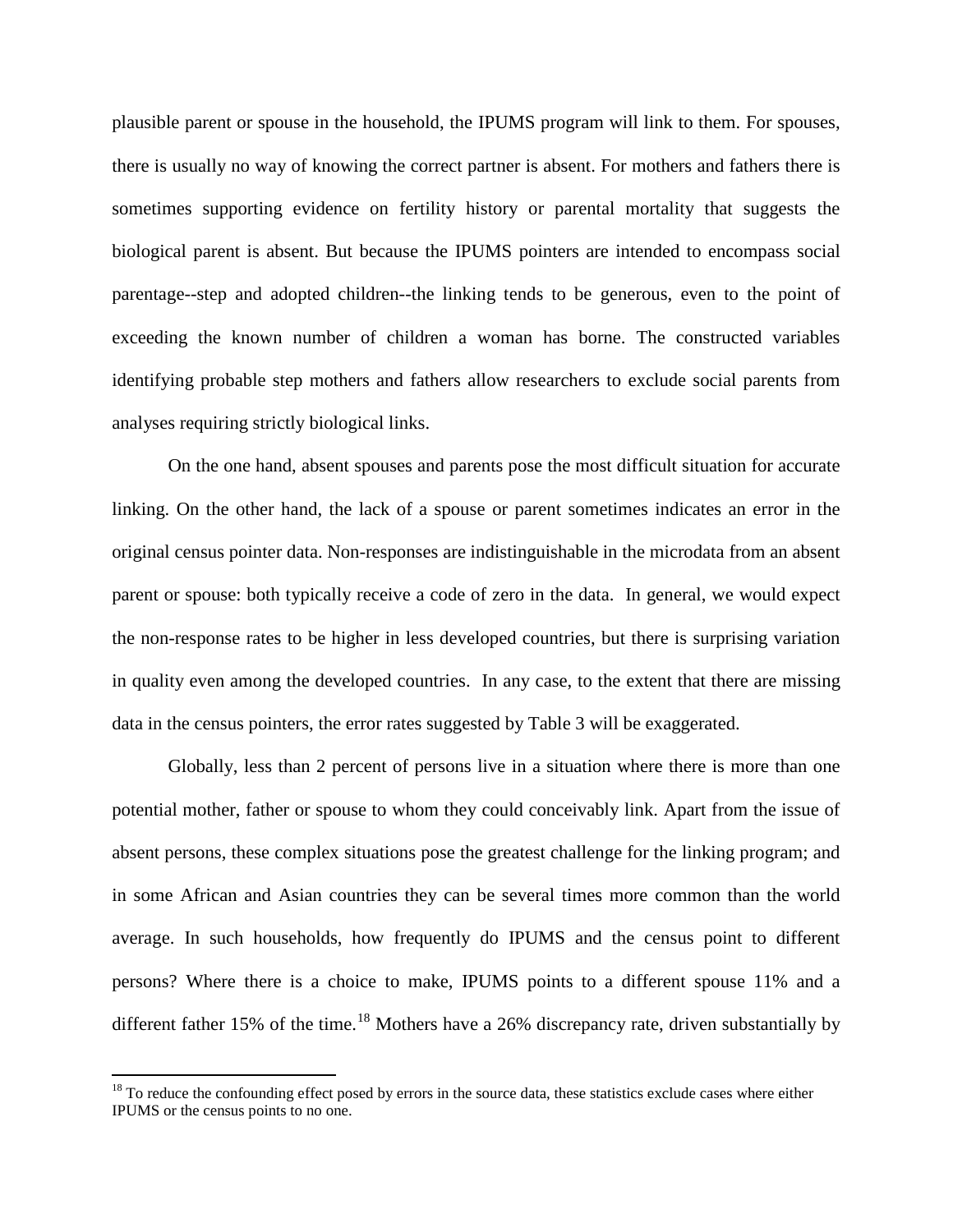South Africa, where over one-third of the links are different. The mean rate for the other 10 samples is 14% for mothers. The error rate for South Africa may be indicative of factors that are likely to obtain elsewhere in Africa, but it could be an idiosyncrasy of the data collection practices in one country. In any case, the conclusion is that the pointers produce relatively high error rates in a small subset of households.

The census pointers can also reveal the specific relationship categories that pose the most difficulty for the linking program. For the spouse links, the greatest number of errors involves children linking to the wrong child-in-law. The error rate is only about 3 percent, but these are large categories. It's not uncommon for there to be more than one possible child to whom a childin-law might link, or for the spouse in such situations to be absent. The parental linking errors are dominated by grandchildren linking to children, with the great majority stemming from the South Africa samples. In South African households there are often strings of children followed by strings of grandchildren, and it is difficult to accurately assign people to the correct mother.

There are at least two additional factors that the census pointer data do not help us address. Polygamy is legal in many African and Muslim countries, and polygamous households are especially challenging for determining family interrelationships. But among the samples with census pointer variables, only South Africa identifies polygamy, and it has too few such cases to generalize. The samples with census pointers also do not let us measure the effect of de facto versus de jure census practices. The de facto censuses enumerated persons where they happened to be at the moment of the census, while the de jure censuses recorded people at their usual place of residence. The de facto censuses should have higher rates of absent spouses and parents, but there is insufficient diversity in the samples with census pointers to explore the issue.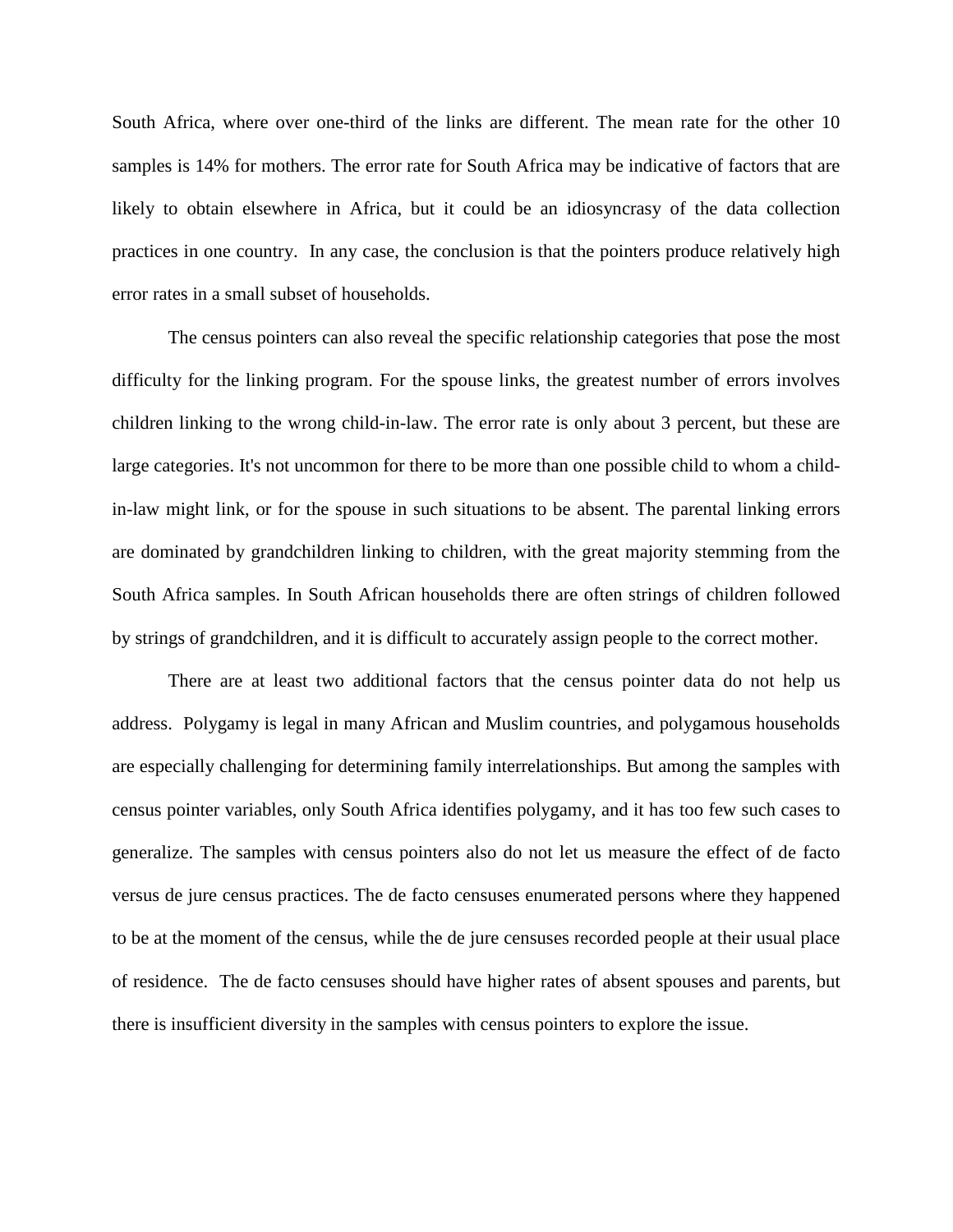## *Agreement on the characteristics of linked persons: IPUMS and Census pointers*

The previous analysis suggests that individual level disagreements between the IPUMS and census pointers occur rarely, except in complex households. These disagreements, however, may balance out in the aggregate, if the IPUMS links are representative overall of actual family relationships. For instance, although we may link a grandchild to the wrong parent, it is likely that the true parent, a sibling, will be similar in age, education, or even marital status. In the analysis that follows, we examine how well our spouse and parent links reproduce the characteristics of spouse and parent-child pairings.

Table 4 presents data on age differences between spouses identified by the census pointers and by IPUMS pointers. Recall that the agreement between these pointers is quite high. Not surprisingly, the two distributions of age-differences are virtually identical. A comparable analysis for individual samples yields similar results: in total, only three IPUMS estimates differ from the census estimates by 1 percent, and there is no clear country or age-pattern of discrepancies.

### [Table 4 about here]

Census and IPUMS estimates of the age difference between children and mothers are shown in Figure 2. These estimates include likely step or adoptive relationships, but can be interpreted roughly as mother's age at birth. Across samples, we find that the two sets of estimates are extremely similar. The IPUMS pointers produce higher estimates of early motherhood: age differences less than 20 years (11.5% compared to 11.1% using census pointers) while ages-differences between 20 and 34 years are slightly underestimated. Nonetheless, the magnitude of disagreement is substantially less than the differences in actual pointer-links (shown earlier in Table 3). Thus, although the IPUMS pointers appear to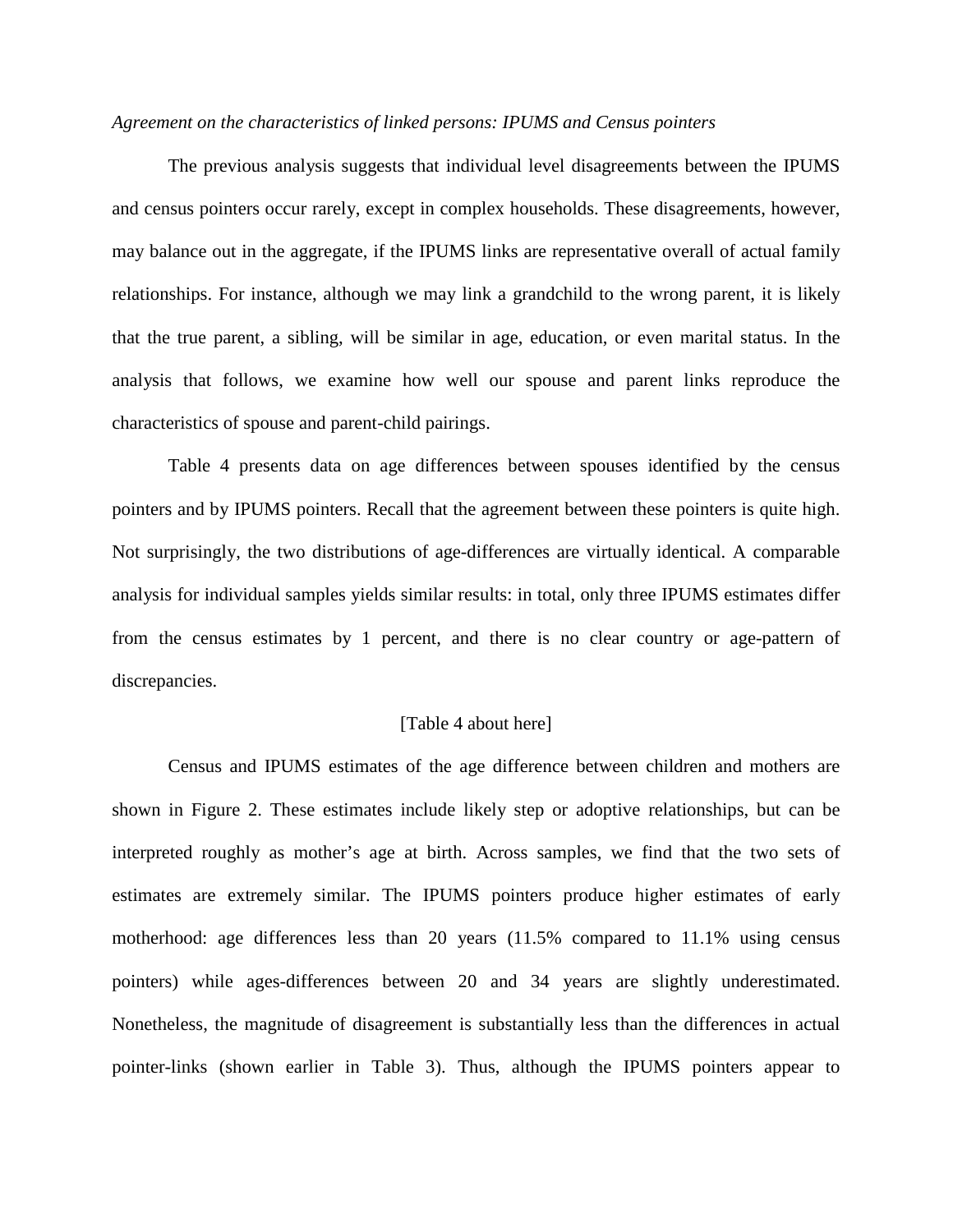overestimate the proportion of children living with a mother, the distribution of mother-child ages is affected only slightly.

# [Figure 2 about here]

Overestimation of young motherhood, relative to census pointers, occurs in all samples. The magnitude is quite small, except in South Africa where the Census and IPUMS pointers differ by about 1 percentage point. Motherhood at ages 20-34 is consistently lower in the IPUMS estimates than in census estimates, with the largest deviations observed in South Africa, while no pattern emerges at ages 35 and older.

Figure 3 presents estimates of the proportion of children ages 0-17 who live in a twoparent, one-parent, or no-parent family. This analysis is restricted to the 9 samples with both maternal and paternal census pointers. By both methods, we estimate that two-thirds of children live with two parents (receive both a mother and a father pointer), although the IPUMS estimate is marginally higher. The IPUMS pointers appears to overestimate residence with a lone mother (21% compared to 19% using census pointers), and to slightly underestimate children with no parents (11% and 13%). In additional analyses, we found that IPUMS estimates of the proportion of children with a never-married mother exceed census estimates by less than 1 percentage point (7.7% compared to 7.0%) in samples with maternal pointers. South Africa, with a high rate of parent absence and complex household structure, is largely responsible for the overall disparity rates: differences between IPUMS and census estimates in that country are about 2-3 times larger than average. Note that most of the samples with census pointers also collect data on mother's fertility, so these differences result primarily from IPUMS links to single or never-married women who have borne children.

[Figure 3 about here]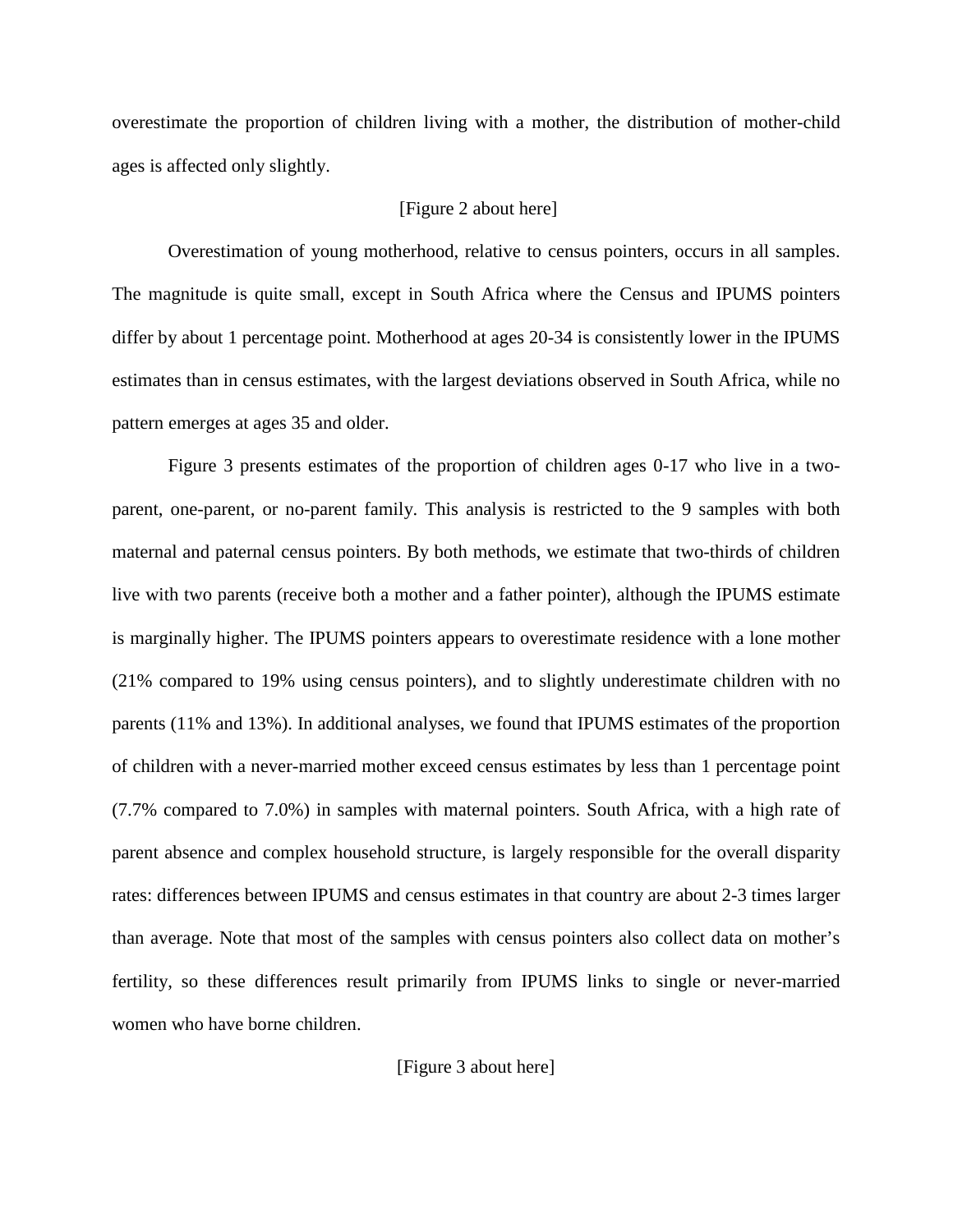Despite their limitations, the census pointers offer the best available evidence on the strengths and limitations of the IPUMS pointers. Most of the factors that complicate accurate linking are correlated at the country level. The less developed countries tend to have larger and more complex households, less consistent enumeration practices, and more data errors during data collection and processing. On the positive side of the ledger, most developing countries with large, complex households have fertility and often parental mortality data, which help significantly in making the parental links.

# **Discussion**

This paper describes the development of family interrelationship variables for the IPUMS-International project, facilitating comparative analysis of families and households in 42 countries. The value of the IPUMS family variables lies not only in the size of the database, but also in the comparability of the pointer variables across samples. Despite large differences in census enumeration practices and in family and household structure, the IPUMS-International pointers provide a consistent set of tools for researchers wishing to identify family relationships. Pointers are difficult for individual researchers to construct, and they would invariably do so in different ways. By using consistent pointers available to everyone, researchers can replicate each other's results and be certain they are measuring the same phenomena. Moreover, by identifying family relationships, the IPUMS pointers allow researchers to easily create their own measures of family and household composition or measures of family-level characteristics.

The primary goal of this paper is to provide population researchers with guidance in using the IPUMS family interrelationship variables. The building blocks of these variables are the location of spouse and location of parent variables. Using information on relationship to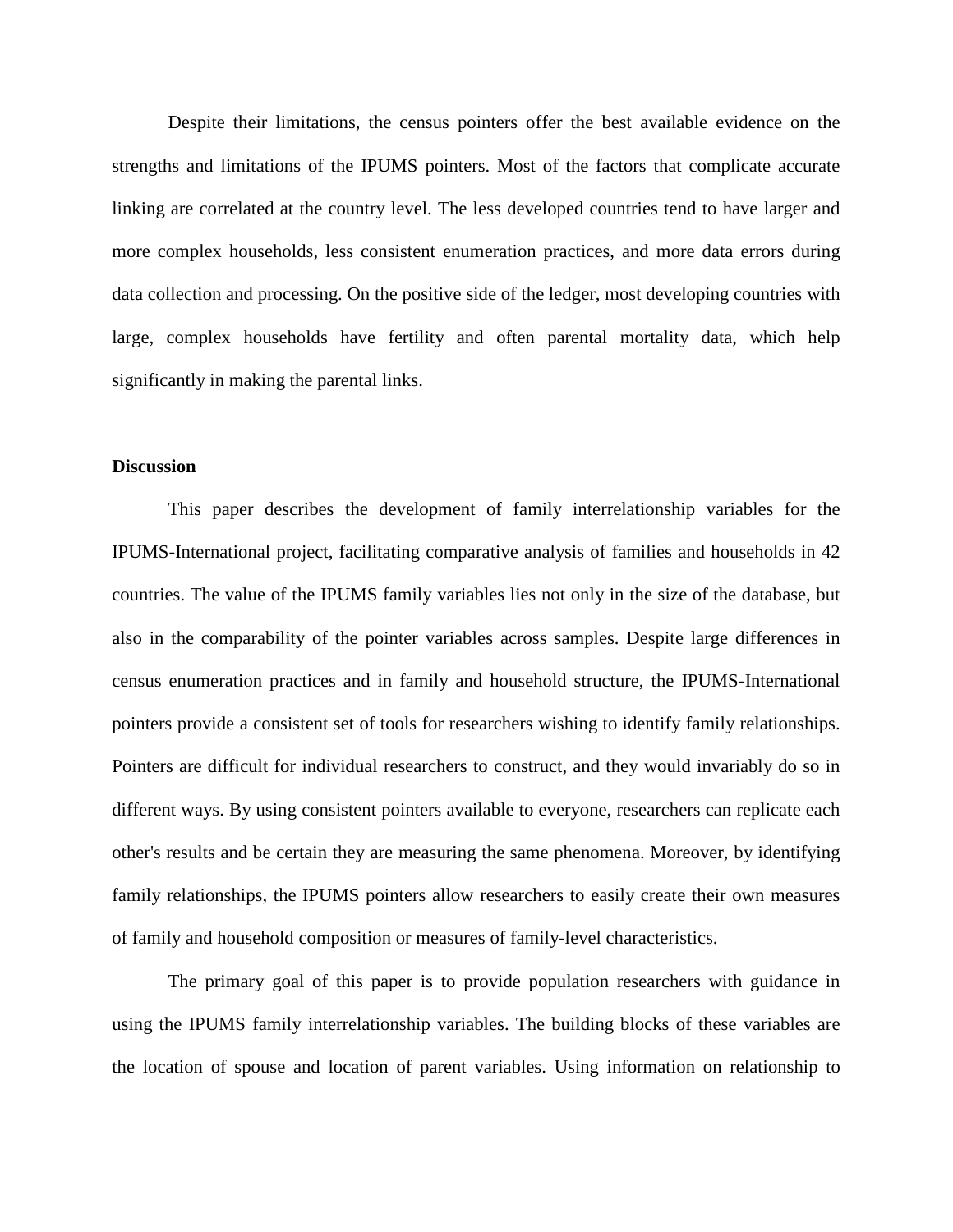head, age, sex, marital status, fertility, and relative position in the household, links are created between persons and their likely spouses or likely parents. We document the methodology for producing links, revising earlier international and U.S. projects to address the scale and diversity of the IPUMS project. The linking algorithm is the same for all samples, although samples vary in the availability of variables and in variable detail.

The census pointers, direct reports of spouse and parent location collected during enumeration, provide valuable information on the strengths and limitations of the IPUMS pointers. Across samples with empirical census pointers, the IPUMS and census pointers are in close agreement: 99.5% for the spouse pointer and 98.7% for parent pointers, although disagreement rates are higher for individual countries. The agreement rate falls notably when there are multiple spouse or parent candidates, but fewer than one-in-fifty persons face such a choice. The characteristics of spouse and parent-child pairings produced by the IPUMS pointers resemble closely those of census pairings. Estimates of the age-differences between spouses are virtually indistinguishable in all samples, while estimates of early motherhood are only slightly higher in the IPUMS samples. The IPUMS estimates of residence with a lone mother or with an unmarried motherhood are also higher, on average, than census pointer estimates. Additional analyses indicate pointers constructed in samples without fertility data will slightly overestimate early and unmarried motherhood. Even in the most challenging situations, limited data or complex household structure, the IPUMS pointers perform well.

The major factors that affect our ability to correctly identify spouse and parent-child pairs include: the meaningfulness of household order; the availability of detailed relationship categories, such as grandchildren or in-laws; the availability of childbearing data; and the size and complexity of households structures. Differences in these factors will influence the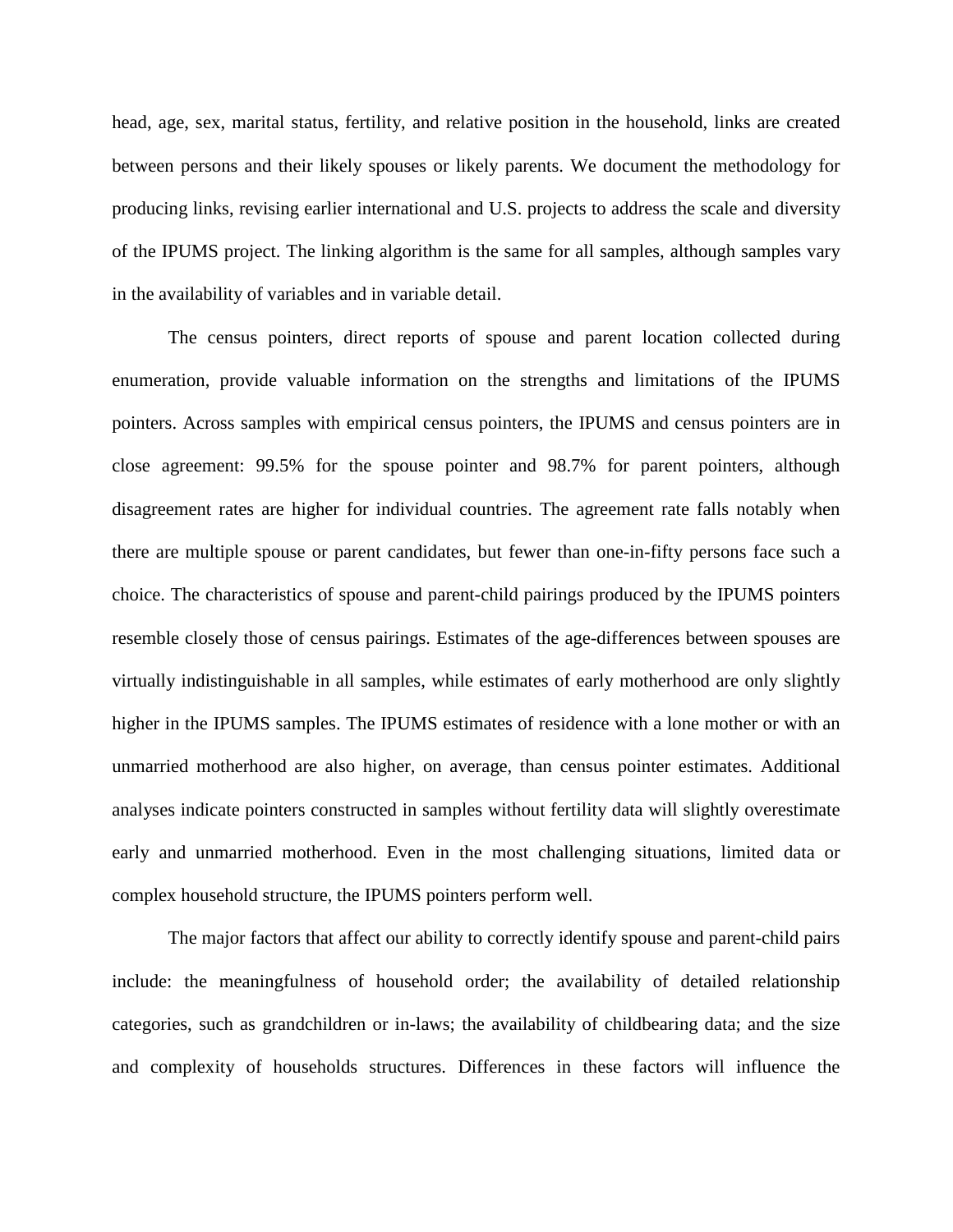comparability of the pointers across countries and within countries over time. In general, we expect the impact to be quite small, but researchers must evaluate the likely effect for their individual projects. For example, in samples without fertility data, overall estimates of nonmarital fertility are likely to track closely the true population levels, but a non-trivial minority of the children who receive links to unmarried mothers may do so erroneously. To assist researchers, the IPUMS project documents the differences among samples in the available raw materials for the construction of these links. This allows researchers to make informed decisions when their object of study might be especially susceptible to particular limitations in the underlying data.

There is already considerable demand among population researchers for this data. Since the pointers were released in June 2008, 40 percent of IPUMS data extracts (2359 of 5924) have included one or more of the pointers or variables derived from them. That is roughly equal to the number of extracts that requested the variable "children ever born." Studies using the IPUMS pointers include research on intergenerational co-residence, changes in family size and children's resources, measurement of single-parent families, and the study of children and international migration (Ruggles and Heggeness 2008; Lam and Marteleto 2008; Bryant 2008; Heggeness 2009). The IPUMS-International database is expected to double in size over the next five years. The family interrelationship pointers are a key component of the IPUMS, and the value of these consistently derived measures will only increase as the data series expands.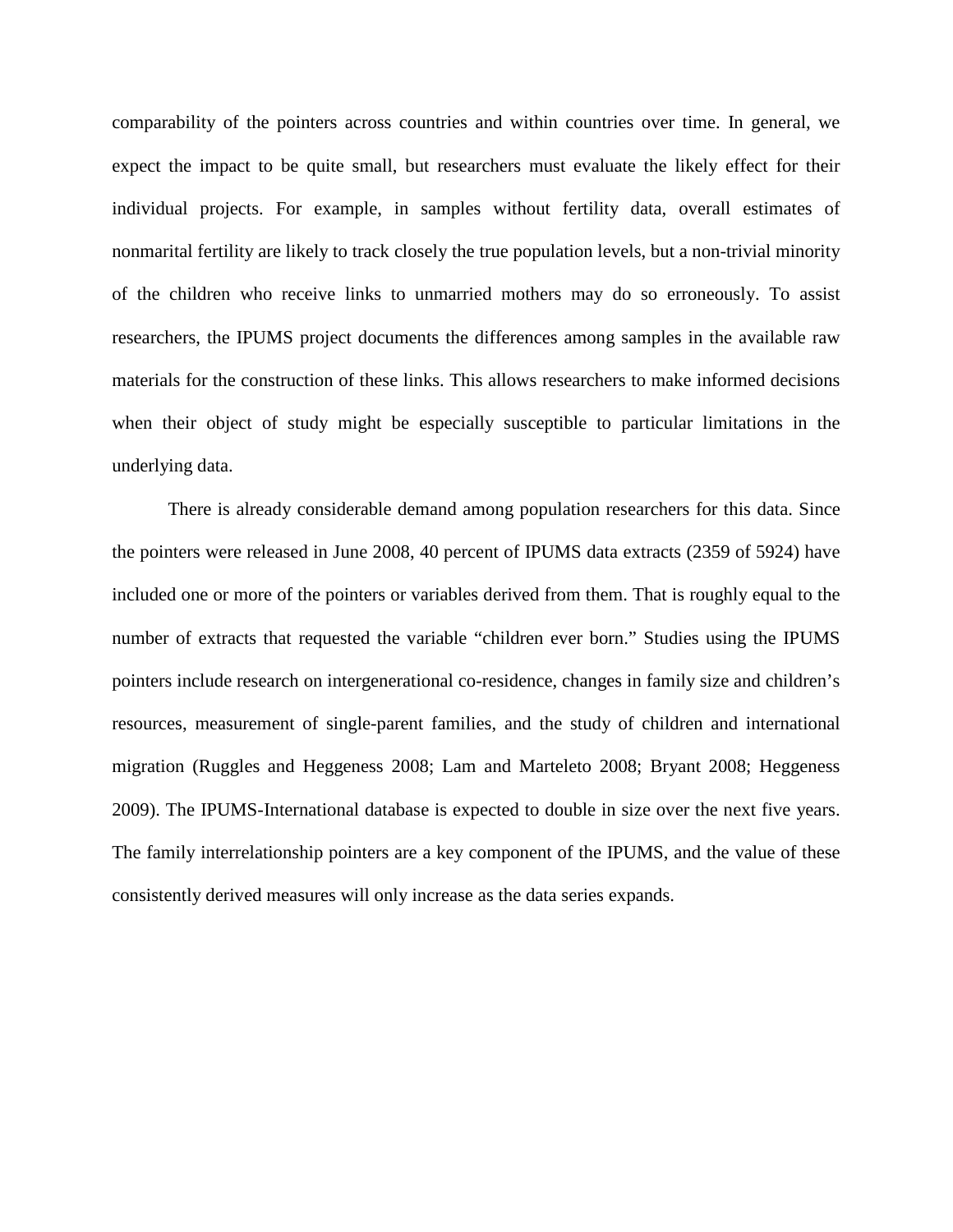#### **Appendix 1. IPUMS samples with family interrelationships variables**

| Country              |                                    |                              | Key variables for pointer construction $^{\rm a}$ |                       |  |  |  |
|----------------------|------------------------------------|------------------------------|---------------------------------------------------|-----------------------|--|--|--|
|                      | Census years                       | Cohabitation data $^{\rm b}$ | Fertility data <sup>c</sup>                       | Polygamy <sup>d</sup> |  |  |  |
| Argentina            | 1970, 1980, 1991, 2001             | $***$                        | $***$                                             |                       |  |  |  |
| Armenia              | 2001                               | $***$                        | $***$                                             |                       |  |  |  |
| Austria              | 1971, 1981, 1991, 2001             | $***$                        | $\ast$                                            |                       |  |  |  |
| <b>Belarus</b>       | 1999                               | $***$                        | $***$                                             |                       |  |  |  |
| Bolivia              | 1976, 1992, 2001                   | $\ast$                       | $***$                                             |                       |  |  |  |
| <b>Brazil</b>        | 1960, 1970, 1980, 1991, 2000       | $***$                        | $***$                                             |                       |  |  |  |
| Cambodia             | 1998                               |                              | $***$                                             |                       |  |  |  |
| Chile                | 1970, 1982, 1992, 2002             | $***$                        | $***$                                             |                       |  |  |  |
| China                | 1982, 1990                         |                              | $\ast$                                            |                       |  |  |  |
| Colombia             | 1973, 1985, 1993, 2005             | $***$                        | $***$                                             |                       |  |  |  |
| Costa Rica           | 1973, 1984, 2000                   | $***$                        | $***$                                             |                       |  |  |  |
| Ecuador              | 1974, 1982, 1990, 2001             | $***$                        | $***$                                             |                       |  |  |  |
| Egypt                | 1996                               |                              |                                                   | Yes                   |  |  |  |
| France               | 1962, 1968, 1975, 1982, 1990, 1999 | $\ast$                       |                                                   |                       |  |  |  |
| Ghana                | 2000                               | $***$                        | $***$                                             | Yes                   |  |  |  |
| Greece               | 1971, 1981, 1991, 2001             | $\ast$                       | $\ast$                                            |                       |  |  |  |
| Guinea               | 1983, 1996                         | $\ast$                       | $\ast$                                            | Yes                   |  |  |  |
| Hungary              | 1970, 1980, 1990, 2001             | $***$                        | $***$                                             |                       |  |  |  |
| India                | 1983, 1987, 1993, 1999             |                              |                                                   |                       |  |  |  |
| Iraq                 | 1997                               |                              | $\ast$                                            | Yes                   |  |  |  |
| Israel               | 1972, 1983, 1995                   |                              | $\ast$                                            |                       |  |  |  |
| Italy                | 2001                               | $\ast$                       |                                                   |                       |  |  |  |
| Jordan               | 2004                               |                              |                                                   | Yes                   |  |  |  |
| Kenya                | 1989, 1999                         |                              | $***$                                             | Yes                   |  |  |  |
| Kyrgyz Republic      | 1999                               | $***$                        | $***$                                             |                       |  |  |  |
| Malaysia             | 1970, 1980, 1991, 2000             |                              | $\ast$                                            |                       |  |  |  |
| Mexico               | 1970, 1990, 1995, 2000             | $***$                        | $\ast$                                            |                       |  |  |  |
| Mongolia             | 1989, 2000                         | $\ast$                       | $\ast$                                            |                       |  |  |  |
| Palestine            | 1997                               |                              | $\ast$                                            | Yes                   |  |  |  |
| Panama               | 1960, 1970, 1980, 1990, 2000       | $***$                        | $\ast$                                            |                       |  |  |  |
| Philippines          | 1990, 1995, 2000                   | $***$                        | $\ast$                                            |                       |  |  |  |
| Portugal             | 1981, 1991, 2001                   | $\ast$                       |                                                   |                       |  |  |  |
| Romania              | 1977, 1992, 2002                   | $\ast$                       | $***$                                             |                       |  |  |  |
| Rwanda               | 1991, 2002                         | $***$                        | $***$                                             | Yes                   |  |  |  |
| Slovenia             | 2002                               | $\ast$                       | $***$                                             |                       |  |  |  |
| South Africa         | 1996, 2001, 2007                   | $***$                        | $\ast$                                            | Yes                   |  |  |  |
| Spain                | 1991, 2001                         | $\ast$                       | $\ast$                                            |                       |  |  |  |
| Uganda               | 1991, 2002                         |                              | $\ast$                                            | Yes                   |  |  |  |
| United Kingdom       | 1991                               | $\ast$                       |                                                   |                       |  |  |  |
| <b>United States</b> | 1960, 1970, 1980, 1990, 2000, 2005 | $\ast$                       | $\ast$                                            |                       |  |  |  |
| Venezuela            | 1971, 1981, 1990, 2001             | $***$                        | $\ast$                                            |                       |  |  |  |
| Vietnam              | 1989, 1999                         | $***$                        | $\ast$                                            |                       |  |  |  |

Note: \*=data are incomplete or available in only some years, \*\* = complete data available in all years, blank = no data available. <sup>a</sup>For additional details on data limitations, see https://international.ipums.org/international/parrule\_table.shtml.

<sup>b</sup>Consensual unions are explicitly identified, although in some samples only for the head and his/her unmarried partner. Note that many samples without explicit cohabitation data treated "de facto" marriages as marriages in marital status and relationship to head variables. Consequently, we are able to identify people in informal unions in most samples, even if the type of union is unknown. <sup>c</sup>Fertility data are available in at least some years; some samples may collect data for only married or reproductive age women.  $\mathrm{d}$ n polygamous samples, the household head is allowed to link to multiple wives.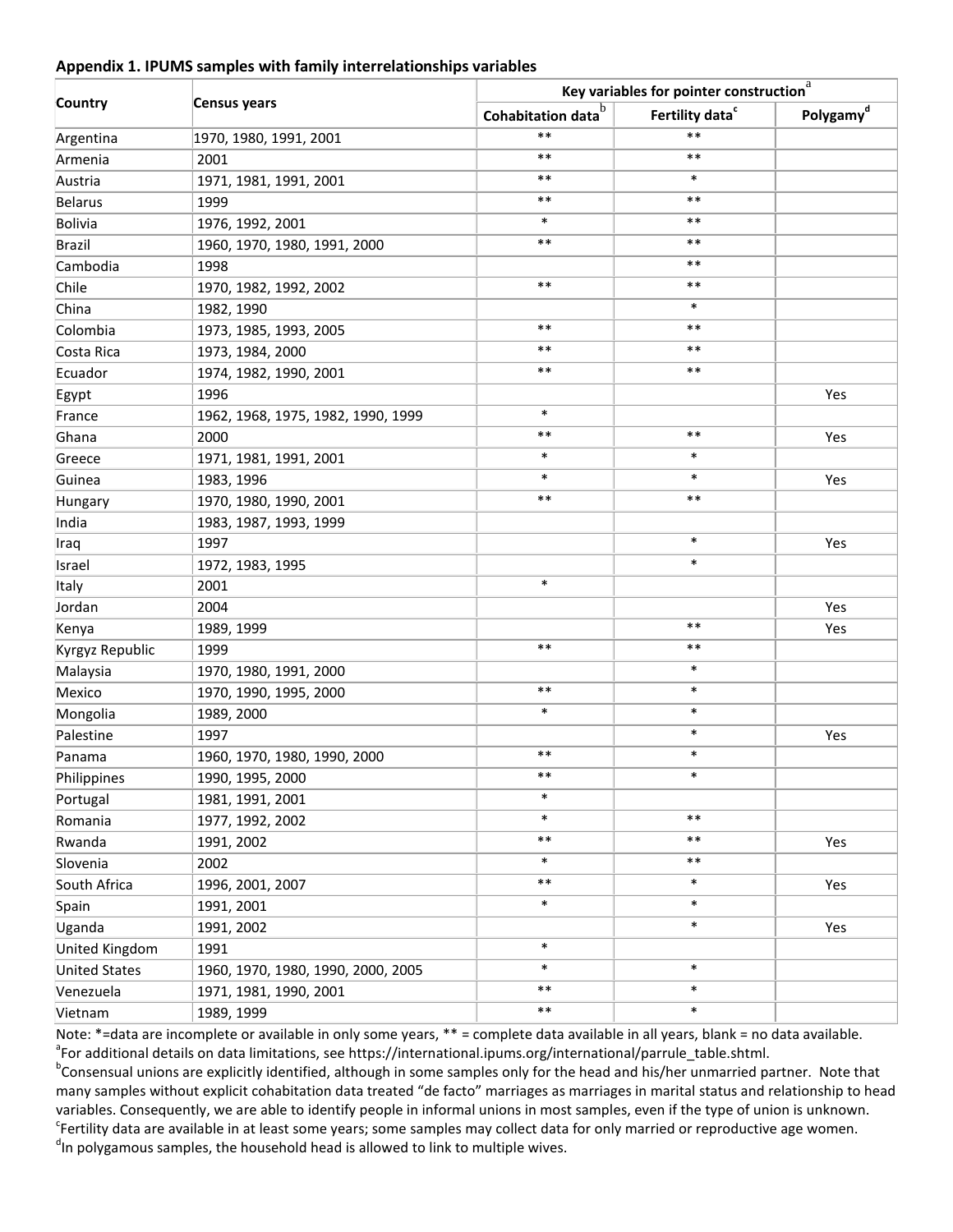#### **Appendix 2. Rules for SPLOC construction**

| Individual's relationship to head<br>Partner's relationship to head<br>difference<br>Rule<br>Rule 1: Strong relationship pairing, couple adjacent<br>Head<br>Spouse, unmarried partner<br>No<br>Parent<br>Parent<br>No | adjacency<br>match<br>No<br>Yes<br>No<br>Yes<br>No<br>Yes<br>No<br>Yes | <b>Notes</b><br>1,2<br>$\mathbf{1}$<br>$\mathbf{1}$ |
|------------------------------------------------------------------------------------------------------------------------------------------------------------------------------------------------------------------------|------------------------------------------------------------------------|-----------------------------------------------------|
|                                                                                                                                                                                                                        |                                                                        |                                                     |
|                                                                                                                                                                                                                        |                                                                        |                                                     |
|                                                                                                                                                                                                                        |                                                                        |                                                     |
|                                                                                                                                                                                                                        |                                                                        |                                                     |
| Parent-in-law<br>Parent-in-law<br>No                                                                                                                                                                                   |                                                                        |                                                     |
| Child-in-law<br>Child<br>No                                                                                                                                                                                            |                                                                        | 1                                                   |
| Sibling<br>Sibling-in-law<br>No                                                                                                                                                                                        | No<br>Yes                                                              | $\mathbf{1}$                                        |
| Aunt<br>Uncle<br>No                                                                                                                                                                                                    | No<br>Yes                                                              | $\mathbf{1}$                                        |
| Grandparent<br>Grandparent<br>No                                                                                                                                                                                       | No<br>Yes                                                              | $\mathbf{1}$                                        |
| Nephew/niece<br>Nephew/niece-in-law<br>No                                                                                                                                                                              | No<br>Yes                                                              | 1                                                   |
| Cousin-in-law<br>Cousin<br>No                                                                                                                                                                                          | No<br>Yes                                                              | $\mathbf{1}$                                        |
| Rule 2: Strong relationship pairings, couple not adjacent                                                                                                                                                              |                                                                        |                                                     |
| See Rule 1<br>See Rule 1<br>No                                                                                                                                                                                         | No<br>No                                                               | 3                                                   |
| Rule 3: Weak relationship pairing, couple adjacent                                                                                                                                                                     |                                                                        |                                                     |
| Other relative<br>Other relative<br>Yes                                                                                                                                                                                | Prefer<br>Yes                                                          | 1,4                                                 |
| Non-relative<br>Non-relative<br>Yes                                                                                                                                                                                    | Prefer<br>Yes                                                          | 1,4                                                 |
| Child<br>Other relative, other relative/non-relative<br>Yes                                                                                                                                                            | Prefer<br>Yes                                                          | 1,4                                                 |
| Sibling<br>Other relative<br>Yes                                                                                                                                                                                       | Prefer<br>Yes                                                          | 1,4                                                 |
| Grandchild<br>Grandchild<br>Yes                                                                                                                                                                                        | Prefer<br>Yes                                                          | 1,4                                                 |
| Grandchild<br>Other relative<br>Yes                                                                                                                                                                                    | Prefer<br>Yes                                                          | 1,4                                                 |
| Nephew/niece<br>Nephew/niece<br>Yes                                                                                                                                                                                    | Prefer<br>Yes                                                          | 1,4                                                 |
| Cousin<br>Cousin<br>Yes                                                                                                                                                                                                | Prefer<br>Yes                                                          | 1,4                                                 |
| Unknown<br>Head, child, unknown<br>Yes                                                                                                                                                                                 | Prefer<br>Yes                                                          | 1,4                                                 |
| Rule 4: Weak relationship pairing, couple not adjacent                                                                                                                                                                 |                                                                        |                                                     |
| See Rule 3<br>See Rule 3<br>Yes                                                                                                                                                                                        | Prefer<br>No                                                           | 3,4                                                 |
| Rule 5: Weak consensual union pairings                                                                                                                                                                                 |                                                                        |                                                     |
| Non-relative<br>Yes<br>Head                                                                                                                                                                                            | Preferred<br>Exact                                                     | 5                                                   |
| Any relative<br>Non-relative<br>Yes                                                                                                                                                                                    | Preferred<br>Exact                                                     | 5                                                   |
| Yes?<br>Head<br>Spouse                                                                                                                                                                                                 | No<br>Preferred                                                        | 6                                                   |
| Rule 6: Sample-specific pairings                                                                                                                                                                                       |                                                                        |                                                     |
| Child<br>Child<br>Yes                                                                                                                                                                                                  | Preferred<br>Exact                                                     | 7                                                   |

Notes: Persons must be at least age 12 and married or in-union to be eligible. See note 6 for exception.

1. A woman will link to an adjacent preceding man before linking to an adjacent subsequent man.

2. In polygamous unions (where the man is identified as polygamous), each female spouse identifies the husband's person number in SPLOC. The husband in polygamous unions points to the first female spouse that links to him.

3. A woman will link to the most proximate preceding man before linking to the most proximate subsequent man.

4. A woman can be no more than 20 years older or 35 years younger than a potential partner. Couples with exact marital status matches will link before couples with mismatched marital status.

5. Both partners must be in a consensual union. See note 4 for age differences.

6. The head or spouse is out-of-union while the other is cohabiting. See note 4 for age differences.

7. Marriages between two children are allowed in a small number of samples, typically those that do not include a category for child-in-law. Exact marital status matches are required and this rule is implemented last. . See note 4 for age differences.

#### **Appendix 3. Rules for MOMLOC/POPLOC construction**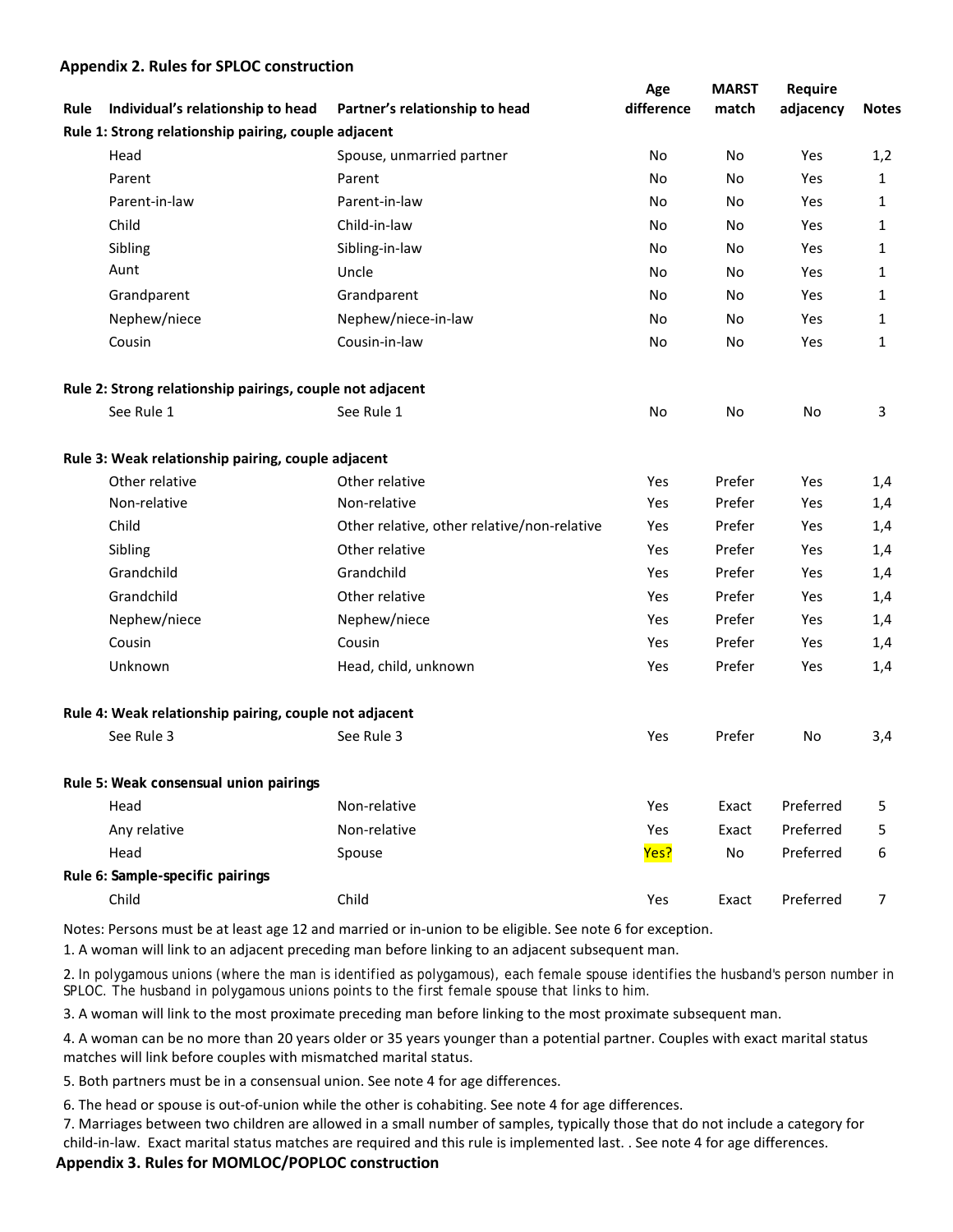| Rule | Child's relationship to head                       | Parent's relationship to head                                                         | Age<br>difference | <b>Fertility</b><br>limits | Require<br>adjacency | <b>Notes</b> |
|------|----------------------------------------------------|---------------------------------------------------------------------------------------|-------------------|----------------------------|----------------------|--------------|
|      | Rule 1: Links involving Head and Spouse            |                                                                                       |                   |                            |                      |              |
|      | Child                                              | Head, spouse, unmarried partner                                                       | 10-69             | no                         | no                   |              |
|      | Child                                              | Spouse/partner of polygamous head                                                     | 10-54             | weak                       | no                   | 1            |
|      | Child/child-in-law                                 | Head, spouse, unmarried partner                                                       | 10-69             | no                         | no                   | 2            |
|      | Child/grandchild                                   | Head, spouse, unmarried partner                                                       | 10-44             | no                         | no                   | 3            |
|      | Head, sibling                                      | Parent, parent/parent-in-law,<br>parent/grandparent                                   | 10-69             | no                         | no                   |              |
|      | Spouse, sibling-in-law                             | Parent-in-law                                                                         | 10-69             | no                         | no                   |              |
|      | Sibling/sibling-in-law                             | All parent categories                                                                 | 10-69             | no                         | no                   |              |
|      | Rule 2: Links between grandchildren and children   |                                                                                       |                   |                            |                      |              |
|      | Grandchild                                         | Child, child/child-in-law                                                             | 15-44             | yes                        | no                   | 4            |
|      | Rule 3: Links between other specified relatives    |                                                                                       |                   |                            |                      |              |
|      | Nephew/niece                                       | Sibling, sibling/sibling-in-law                                                       | 15-44             | weak                       | no                   | 4            |
|      | Nephew-in-law/niece-in-law                         | Sibling-in-law, sibling/sibling-in-law                                                | 15-44             | weak                       | no                   | 4            |
|      | Grandchild, great-grandchild                       | Grandchild                                                                            | 15-44             | weak                       | no                   | 4            |
|      | Cousin                                             | Aunt/uncle                                                                            | 15-44             | weak                       | no                   | 4            |
|      |                                                    | Rule 4: Links involving other unspecified relatives and other relatives/non-relatives |                   |                            |                      |              |
|      | Head                                               | Other relative                                                                        | $>=20$            | strict                     | no                   | 5, 6         |
|      | Other relative, other rel/non-rel                  | Child                                                                                 | 15-44             | strict                     | no                   | 5, 7         |
|      | Other relative, other rel/non-rel                  | Unmarried partner                                                                     | 15-44             | strict                     | no                   | 5            |
|      | Other relative, other rel/non-rel                  | Other relative                                                                        | 15-44             | strict                     | no                   | 5            |
|      | Other relative, other rel/non-rel                  | Grandchild                                                                            | 15-44             | strict                     | no                   | 5            |
|      | Other relative, other rel/non-rel                  | Sibling, sibling-in-law                                                               | 15-44             | strict                     | no                   | 5            |
|      | Other relative, other rel/non-rel                  | Other relative/non-relative                                                           | 15-44             | strict                     | no                   | 5            |
|      | Rule 5: Links between people unrelated to the head |                                                                                       |                   |                            |                      |              |
|      | Any non-relative age 0-15                          | Unmarried partner                                                                     | 15-44             | strict                     | yes                  | 5            |
|      | Any non-relative age 0-15                          | All other non-relatives                                                               | 15-44             | strict                     | yes                  | 5            |

1. When the household head is polygamous, we narrow the allowable age difference between a potential mother and child and give priority to women who have not exceeded their child cap. Children who do not link to any mother, are linked to the head and to his first spouse.

2. When two children/children-in-law are linked by SPLOC, the first listed receives parent link

3. Applies only to France 1962-1975

4. In samples with childbearing data, a potential mother must be ever-married or in a consensual union or have ever given birth. A potential father must be ever-married or in a consensual union.

5. Number of links cannot exceed a woman's observed number of children-ever-born or constructed child cap. A potential father must be ever-married or in a consensual union, and number of links is limited based on spouse/partner's childbearing history.

6. Allowed only in samples without a parent relationship code

7. Allowed only in samples without a grandchild relationship code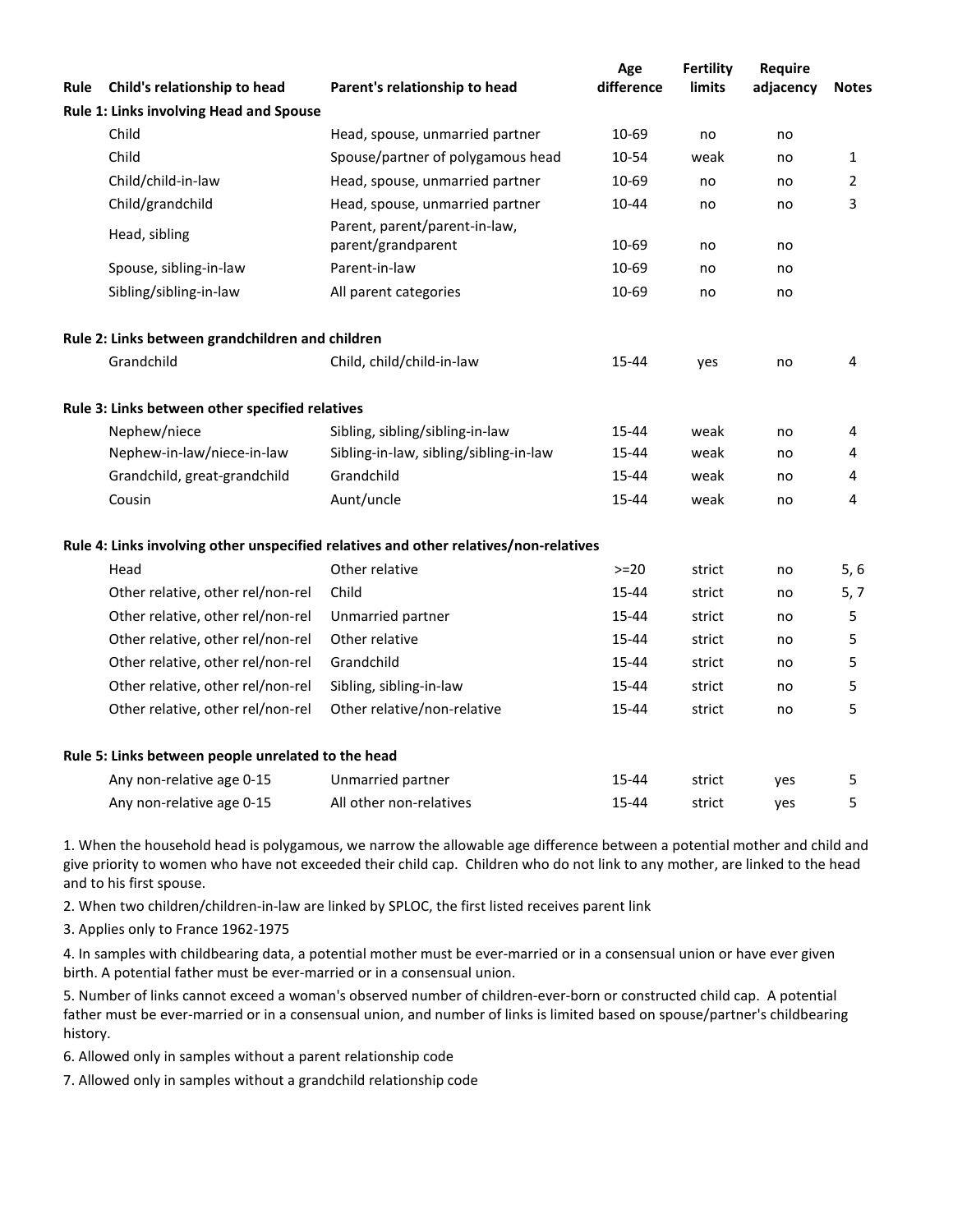# **References**

- Bryant, John. 2008. "Children and International Migration." Pp. 177-194 in *Situation Report on International Migration in East and South-East Asia*. Bangkok: International Organization for Migration, Regional Office for Southeast Asia.
- Cho, Lee-Jay, Robert D. Retherford, and Minja Kim Choe. 1986. *The own-children method of fertility estimation*. East-West Center, East-West Population Institute.
- Grabill, Wilson H., and Lee-Jay Cho. 1965. "Methodology for the measurement of current fertility from population data on young children." *Demography* 2:50–73.
- Hacker, J. D. 2003. "Rethinking the "early" decline of marital fertility in the United States." *Demography* 40:605-620.
- Hall, Patricia Kelly, Robert McCaa, and Gunnar Thorvaldsen. 2000. *Handbook of international historical microdata for population research*. Minnesota Population Center.
- Heggeness, Misty. 2009. "(Mis)Measuring Lone-Mother Families." in *Annual Meeting of the Population Association of America*. Detroit.
- Lam, David, and Leticia Marteleto. 2008. "Stages of the Demographic Transition from a Child's Perspective: Family Size, Cohort Size, and Children's Resources." *Population and Development Review* 34:225-252.
- Levin, Michael J., and Robert D. Retherford. 1982. "The effect of alternative matching procedures on fertility estimates based on the own-children method.." Pp. 11–17 in *Asian and Pacific Census Forum*, vol. 8.
- Lichter, Daniel T., Zhenchao Qian, and Martha L. Crowley. 2008. "Poverty and economic polarization among America's minority and immigrant children." Pp. 118-143 in *Handbook of families and poverty: Interdisciplinary perspectives*, edited by D. Russell Crane and Tim B. Heaton. New York: Sage.
- Luther, Norman Y., and Lee-Jay Cho. 1988. "Reconstruction of birth histories from census and household survey data." *Population Studies* 42:451–472.
- McGarry, Kathleen, and Robert F. Schoeni. 2000. "Social security, economic growth, and the rise in elderly widows' independence in the twentieth century." *Demography* 37:221–236.
- Minnesota Population Center. 2009. *Integrated Public Use Microdata Series — International: Version 5.0*. Minneapolis: University of Minnesota.
- Moehling, Carolyn M. 2004. "Family structure, school attendance, and child labor in the American South in 1900 and 1910." *Explorations in Economic History* 41:73–100.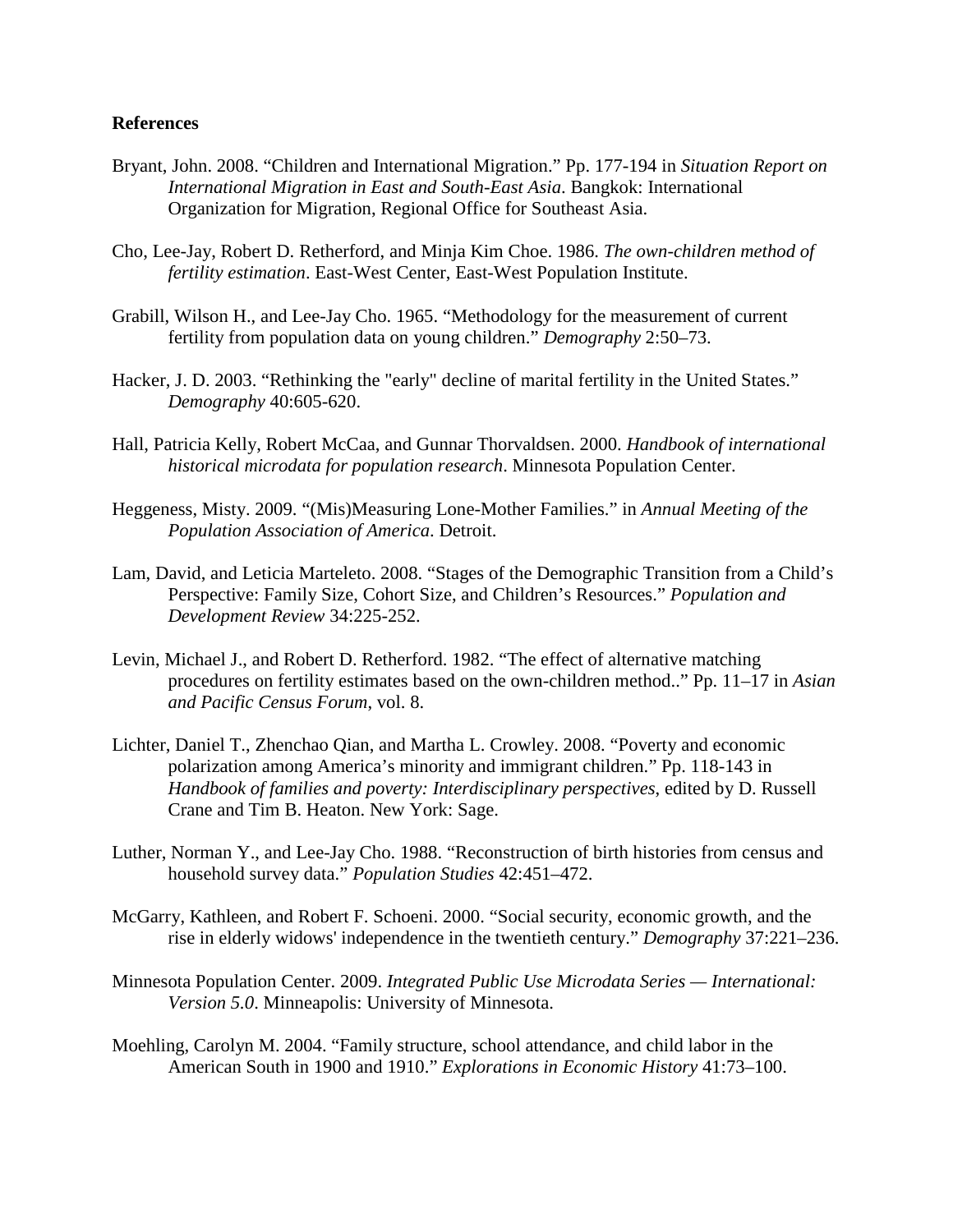- Moehling, Carolyn M. 2007. "The American Welfare System and Family Structure: An Historical Perspective." *Journal of Human Resources* 42:117-155.
- Retherford, Robert D., and Lee-Jay Cho. 1978. "Age-parity-specific birth rates and birth probabilities from census or survey data on own children." *Population Studies* 32:567– 581.
- Retherford, Robert D., Lee-Jay Cho, and Nam-Il Kim. 1984. "Census-derived estimates of fertility by duration since first marriage in the Republic of Korea." *Demography* 21:537– 558.
- Retherford, Robert D., Minja Kim Choe, Jiajian Chen, Li Xiru, and Cui Hongyan. 2005. "How far has fertility in China really declined?." *Population and Development Review* 31:57– 84.
- Ruggles, Steven. 1995. "Family Interrelationships." *Historical Methods* 28:52-58.
- Ruggles, Steven, and Susan Brower. 2003. "Measurement of household and family composition in the United States, 1850-2000." *Population and Development Review* 29:73-101.
- Ruggles, Steven, and Misty Heggeness. 2008. "Intergenerational coresidence in developing countries." *Population and Development Review* 34:253-281.
- Ruggles, Steven et al. 2009. *Integrated Public Use Microdata Series: Version 4.0 [Machinereadable database]*. Minneapolis, MN: Minnesota Population Center [producer and distributor].
- Short, Susan E., Frances K. Goldscheider, and Berna M. Torr. 2006. "Less help for mother: the decline in coresidential female support for the mothers of young children, 1880-2000." *Demography* 43:617–629.
- Strong, Michael A. et al. 1989. *User's Guide: Public Use Sample, 1910 United States Census of Population.* Ann Arbor: University of Michigan, Inter University Consortium for Political and Social Research.
- Zuberi, Tukufu, and Amson Sibanda. 1999. *Fertility Differentials in sub-Saharan Africa: Applying Own-Children Methods to African Censuses*. Philadelphia: University of Pennsylvania.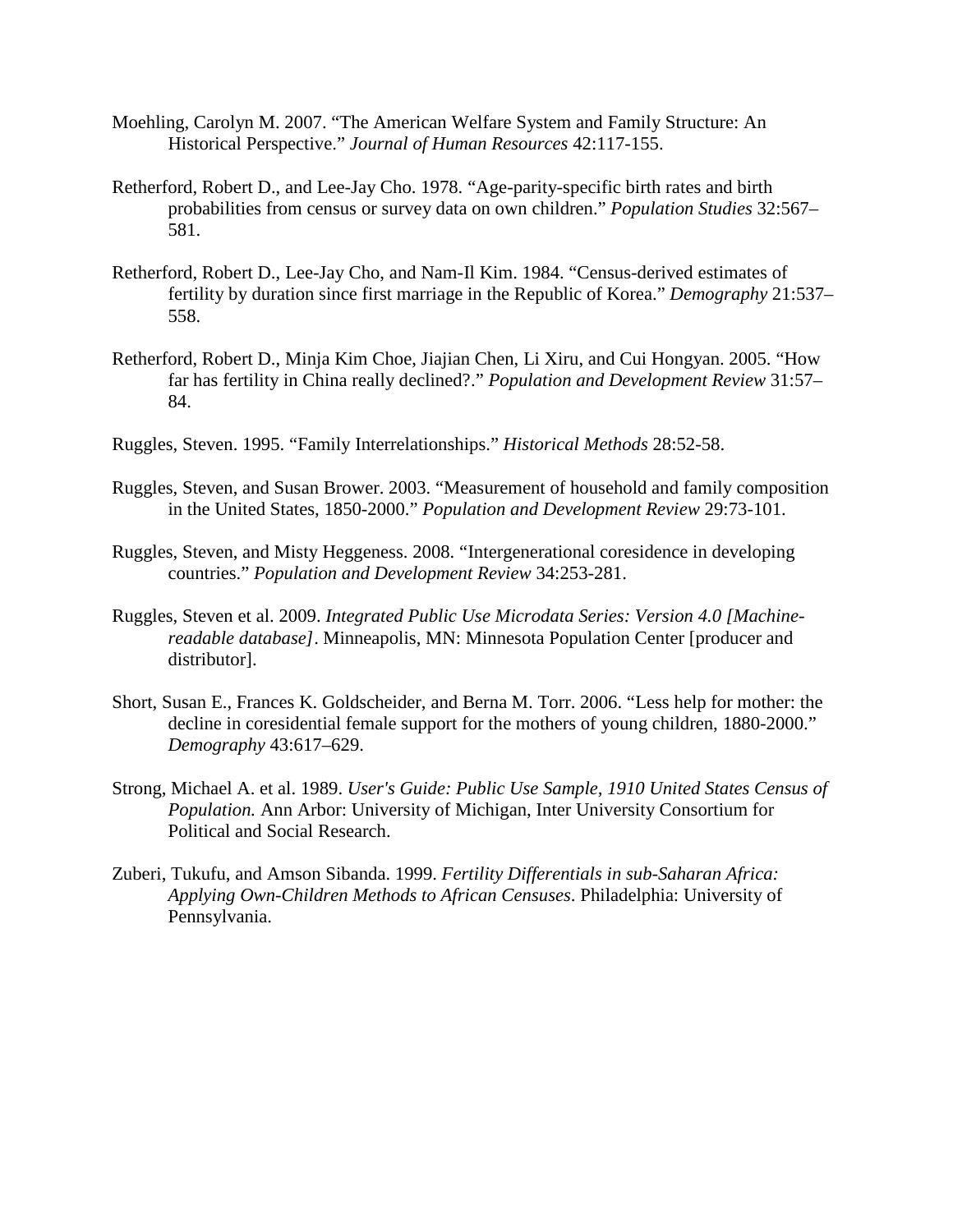| Person |              |     |            |                | Children  |
|--------|--------------|-----|------------|----------------|-----------|
| Number | Relationship | Age | <b>Sex</b> | Marital status | ever born |
| 1      | Head         | 73  | Male       | Married        | n/a       |
| 2      | Spouse       | 62  | Female     | Married        | 6         |
| 3      | Child        | 38  | Female     | Single         | 1         |
| 4      | Child        | 30  | Female     | Cohabiting     | 0         |
| 5      | Child        | 32  | Male       | Married        | n/a       |
| 6      | Child-in-Law | 30  | Female     | Married        | 1         |
| 7      | Grandchild   | 6   | Male       | Single         | n/a       |
| 8      | Employee     | 16  | Female     | Cohabiting     | Unknown   |

# **Table 1. Example of census household**

# **Table 2. Example of census household with constructed pointers**

| Person         |              |     |        | <b>Marital</b> | Children  |              |               |               |
|----------------|--------------|-----|--------|----------------|-----------|--------------|---------------|---------------|
| number         | Relationship | Age | Sex    | status         | ever born | <b>SPLOC</b> | <b>MOMLOC</b> | <b>POPLOC</b> |
| $\mathbf{1}$   | Head         | 73  | Male   | Married        | n/a       | 2            | 0             | 0             |
| $\overline{2}$ | Spouse       | 62  | Female | Married        | 6         | 1            | 0             | 0             |
| 3              | Child        | 38  | Female | Single         |           | 0            |               |               |
| $\overline{4}$ | Child        | 30  | Female | Cohabiting     | 0         | 0            |               |               |
| 5              | Child        | 32  | Male   | Married        | n/a       | 6            |               |               |
| 6              | Child-in-Law | 30  | Female | Married        | 1         | 5            | 0             | 0             |
| 7              | Grandchild   | 6   | Male   | Single         | n/a       | 0            | 6             | 5             |
| 8              | Employee     | 16  | Female | Cohabiting     | Unknown   | 0            |               | 0             |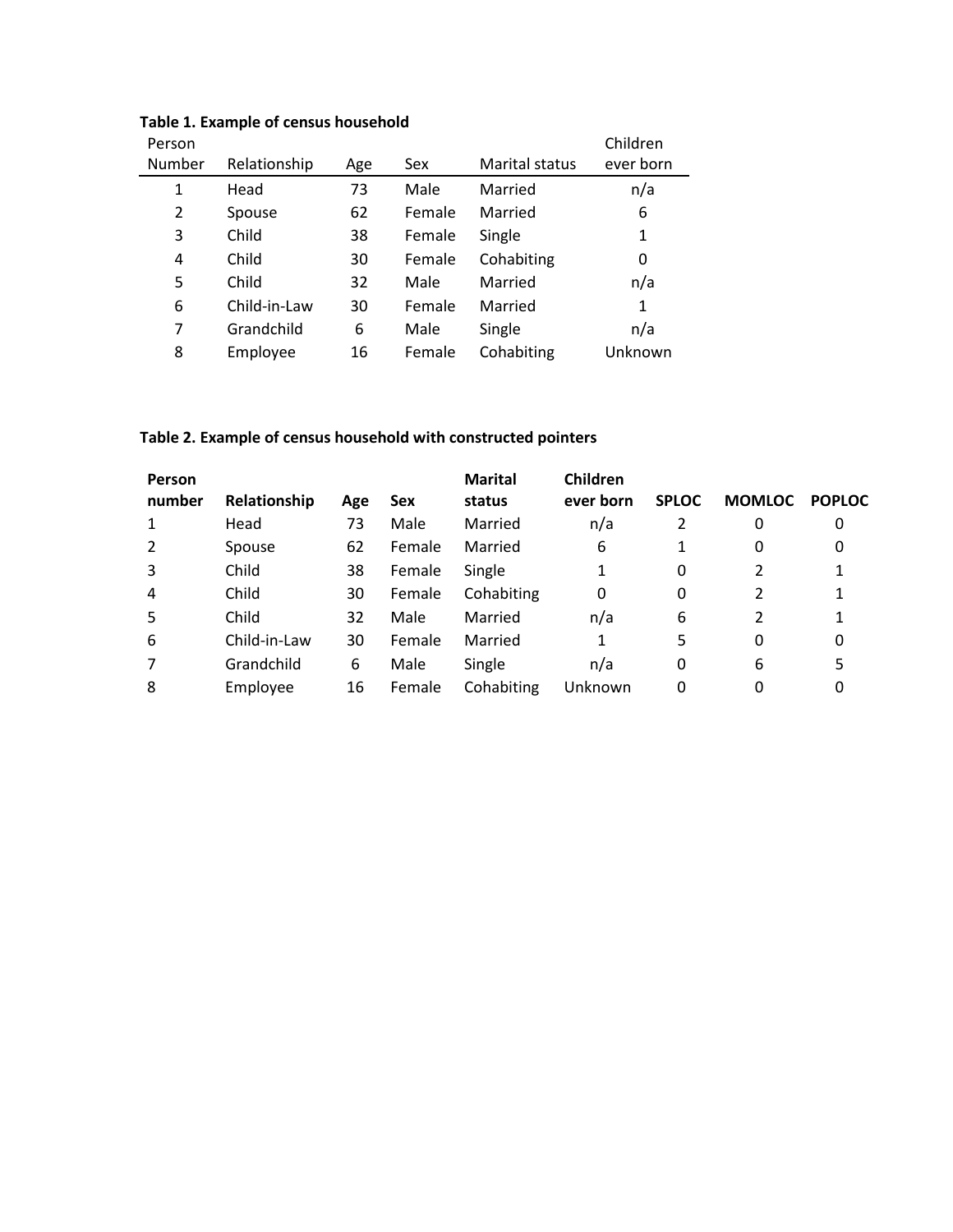|                   |        | All persons |        | Age $<$ 18 |        |
|-------------------|--------|-------------|--------|------------|--------|
| Census            | Spouse | Mother      | Father | Mother     | Father |
| Armenia 2001      | 1.29   | 1.09        |        | 2.62       |        |
| Belarus 1999      | 0.16   | 0.28        |        | 0.43       |        |
| Brazil 1991       |        | 0.46        |        | 1.30       |        |
| Portugal 1981     | 0.32   | 1.11        | 0.39   | 1.06       | 0.46   |
| Portugal 1991     | 0.15   | 1.92        | 0.63   | 1.27       | 0.61   |
| Portugal 2001     | 0.23   | 0.61        | 0.31   | 1.39       | 0.91   |
| Romania 1977      | 0.36   | 0.43        | 0.21   | 0.62       | 0.44   |
| Romania 1992      | 0.54   | 0.36        | 0.29   | 1.09       | 0.93   |
| Romania 2002      | 0.11   | 0.20        | 0.17   | 0.69       | 0.63   |
| South Africa 2001 | 1.21   | 4.87        | 1.88   | 9.96       | 4.08   |
| South Africa 2007 | 0.83   | 3.89        | 1.28   | 8.88       | 2.92   |
| Spain 1991        | 0.10   |             |        |            |        |
| Spain 2001        | 0.20   | 0.30        | 0.23   | 0.55       | 0.51   |
| TOTAL             | 0.46   | 1.29        | 0.60   | 2.49       | 1.28   |

# **Table 3. Disagreement between IPUMS and Census Pointers (%)**

Samples are weighted equally.

The denominator for the spouse column is persons in a union.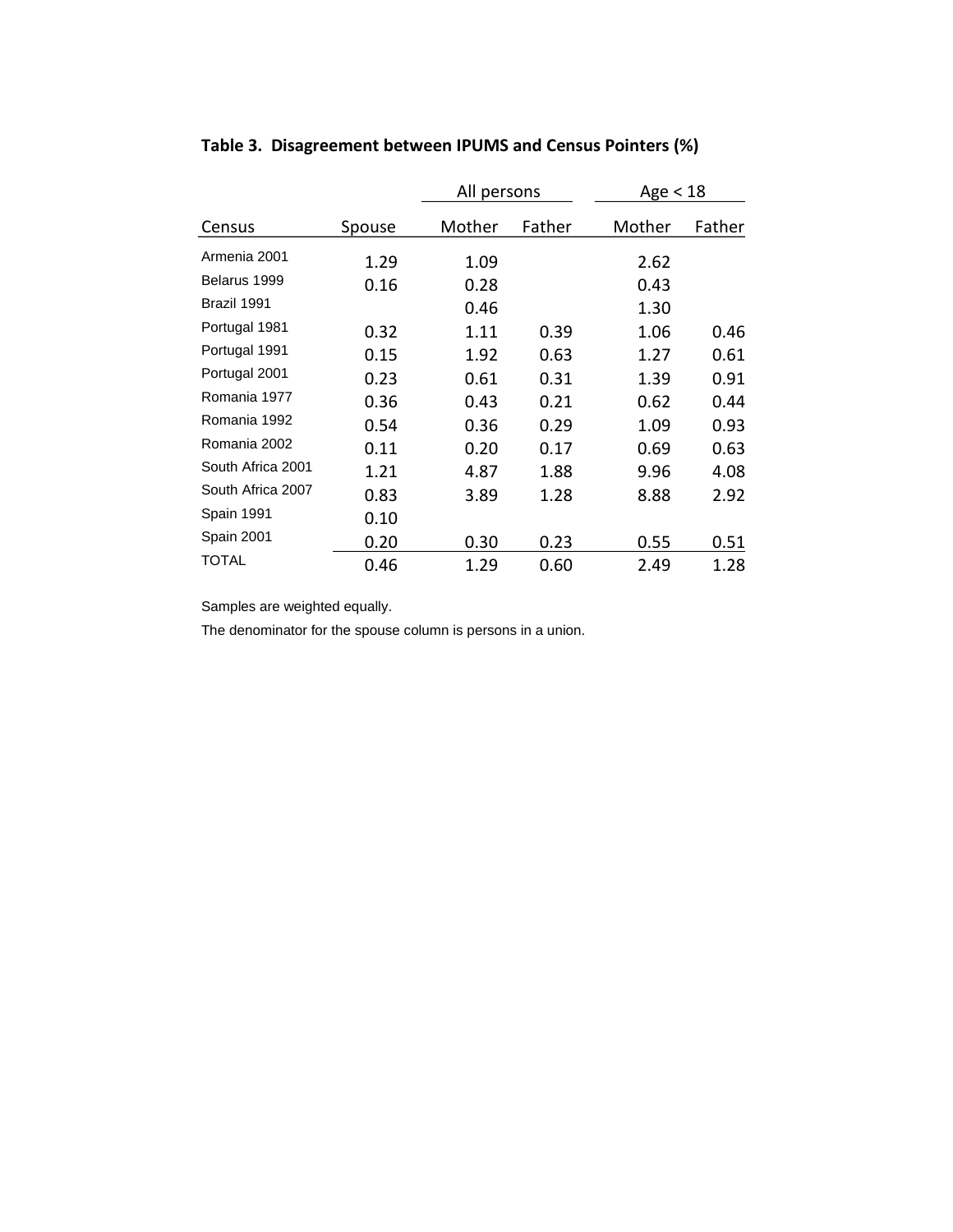|                       |        |              | Absolute          | IPUMS/ |
|-----------------------|--------|--------------|-------------------|--------|
| Age difference        | Census | <b>IPUMS</b> | <b>Difference</b> | Census |
| Wife older by         |        |              |                   |        |
| $2 + yrs$             | 9.6%   | 9.6%         | $0.0\%$           | 0.998  |
| Similar ages (0-1 yr) | 24.0%  | 24.0%        | 0.0%              | 0.999  |
| Husband older by      |        |              |                   |        |
| $2-4$ yrs             | 32.1%  | 32.1%        | 0.0%              | 1.001  |
| $5-9$ yrs             | 26.4%  | 26.4%        | 0.0%              | 1.001  |
| $10+$ yrs             | 7.9%   | 7.9%         | 0.0%              | 1.001  |

**Table 4. Census and IPUMS pointer estimates of the age difference between spouses**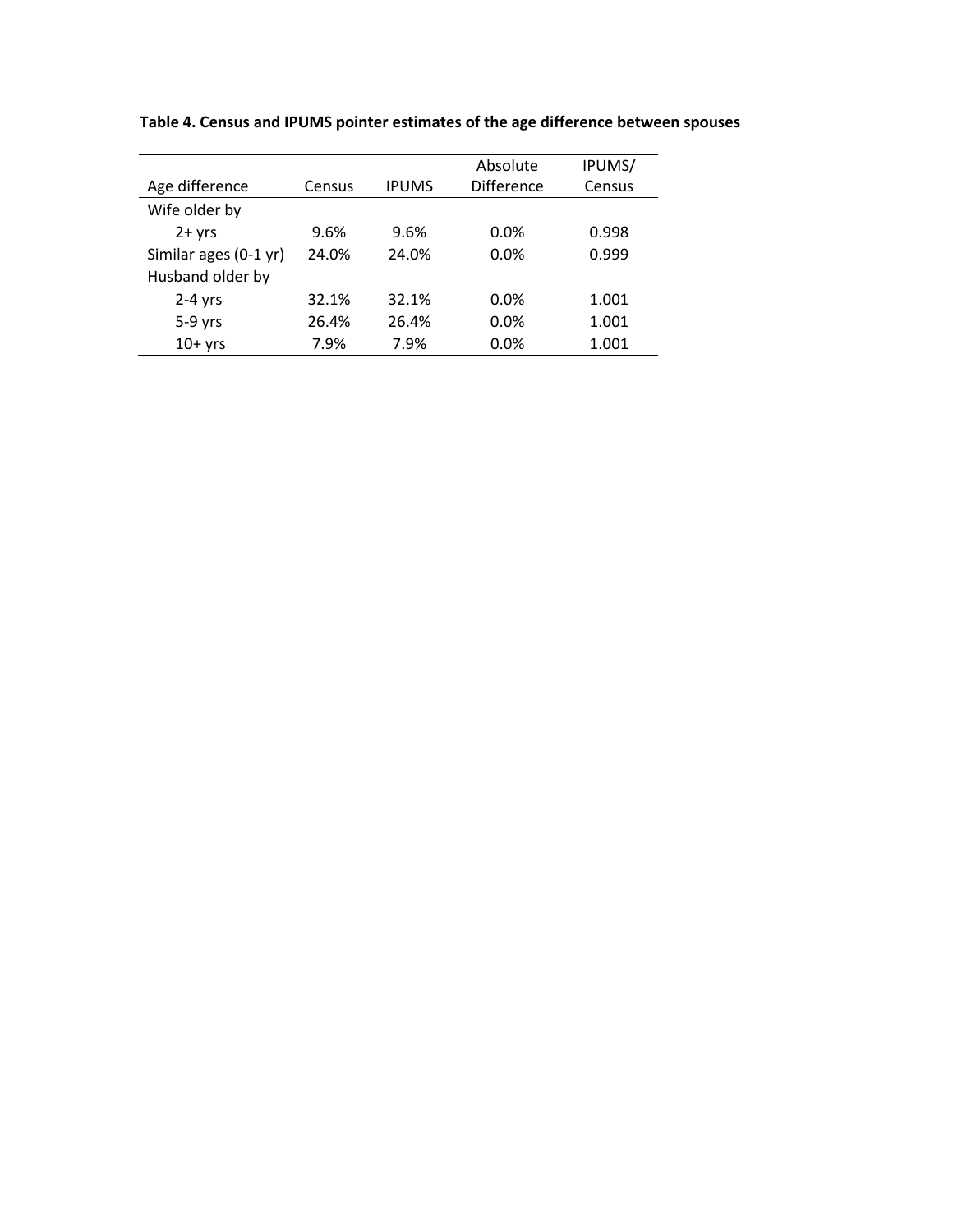

**Figure 1. Regional differences in children's household composition**

Notes: Estimates are reported for children ages 0-17. Polygamous households are included with "extended families".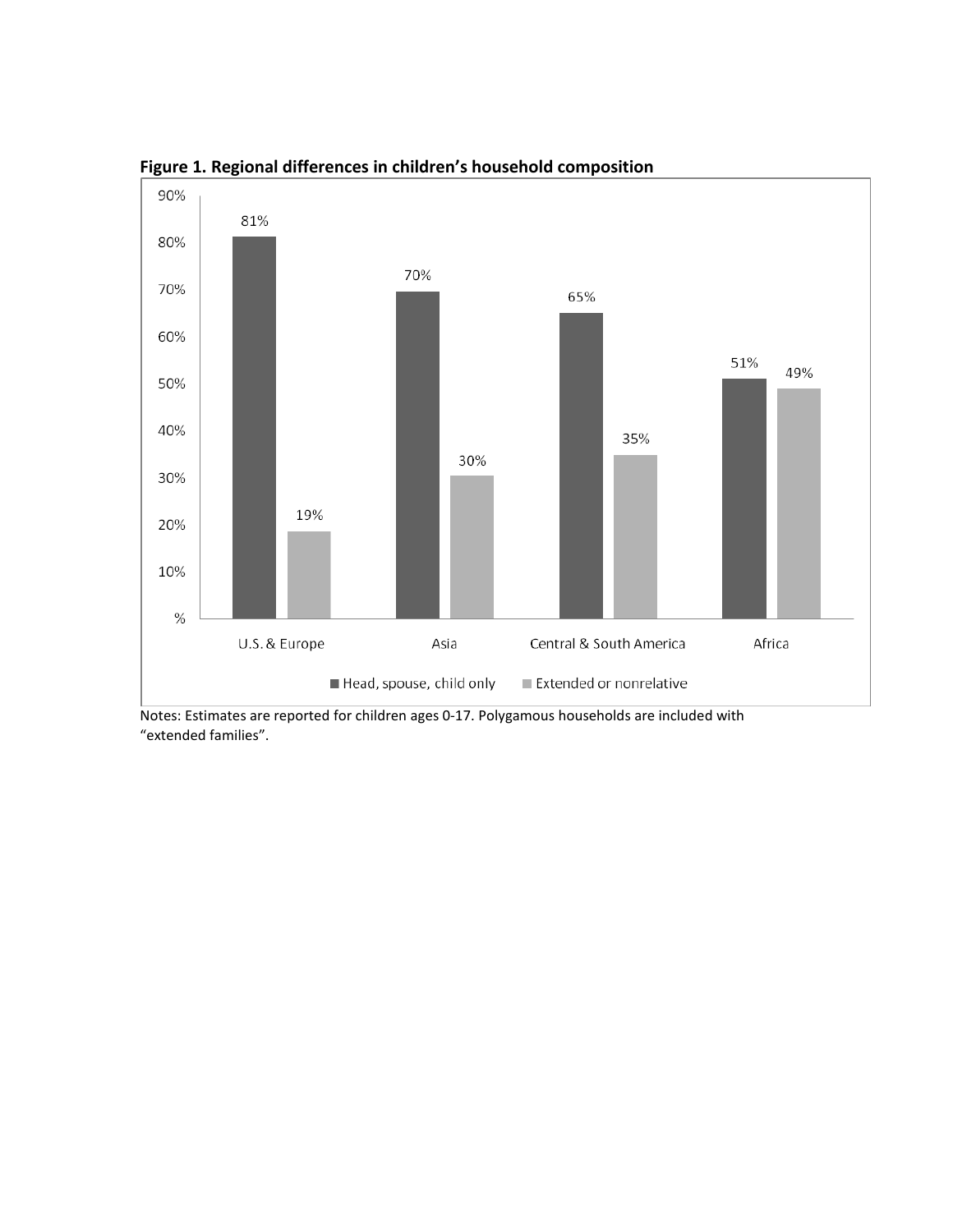



Notes: Estimates are reported for children ages 0-17 in samples with maternal census pointers.